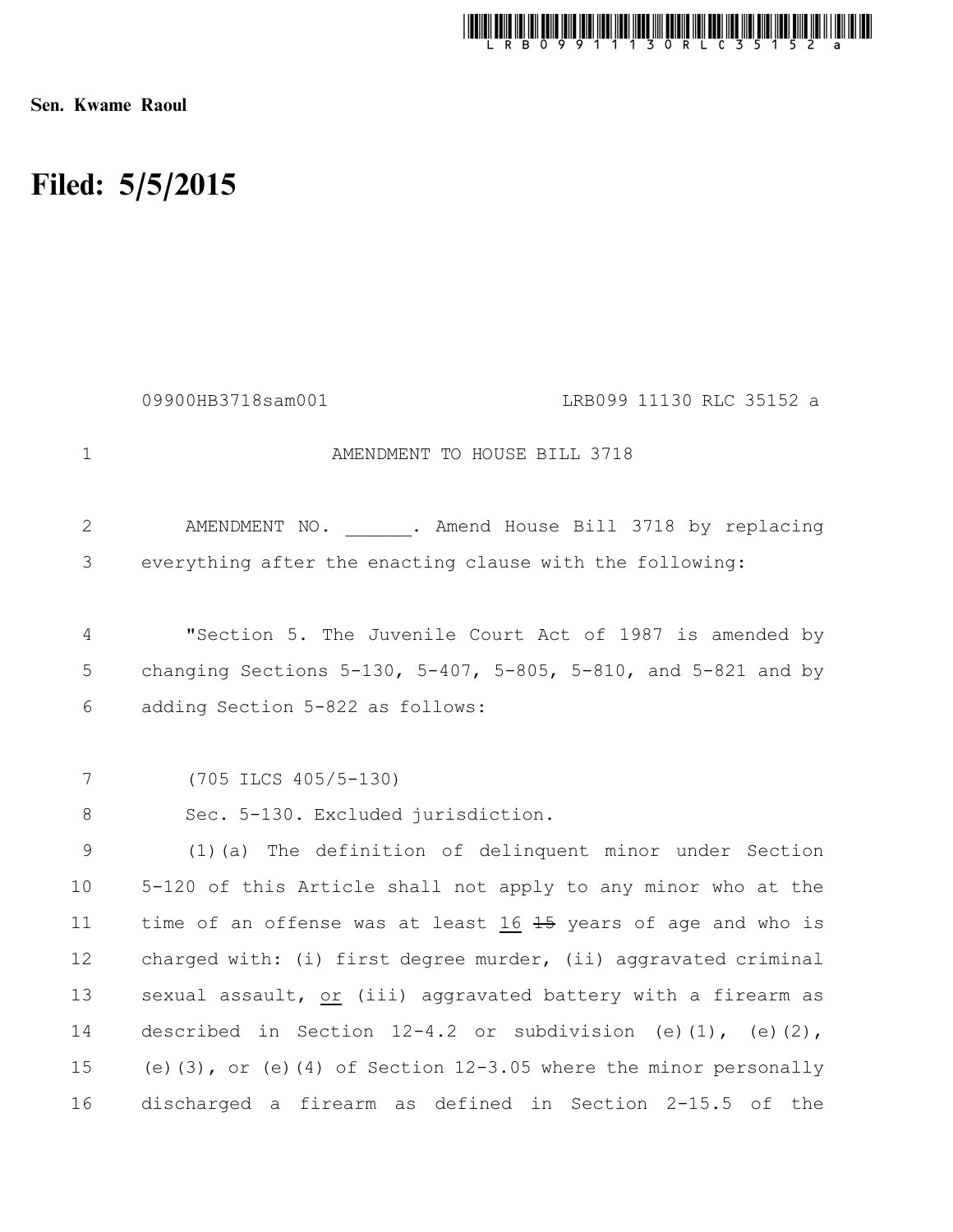09900HB3718sam001 -2- LRB099 11130 RLC 35152 a

Criminal Code of 1961 or the Criminal Code of 2012,  $\leftrightarrow$  armed robbery when the armed robbery was committed with a firearm, or  $(v)$  aggravated vehicular hijacking when the committed with a firearm. 1 2 3 4

These charges and all other charges arising out of the same incident shall be prosecuted under the criminal laws of this State. 5 6 7

(b)(i) If before trial or plea an information or indictment is filed that does not charge an offense specified in paragraph (a) of this subsection (1) the State's Attorney may proceed on any lesser charge or charges, but only in Juvenile Court under the provisions of this Article. The State's Attorney may proceed on a lesser charge if before trial the minor defendant knowingly and with advice of counsel waives, in writing, his or her right to have the matter proceed in Juvenile Court. 8 9 10 11 12 13 14 15

(ii) If before trial or plea an information or indictment is filed that includes one or more charges specified in paragraph (a) of this subsection (1) and additional charges that are not specified in that paragraph, all of the charges arising out of the same incident shall be prosecuted under the Criminal Code of 1961 or the Criminal Code of 2012. 16 17 18 19 20 21

(c)(i) If after trial or plea the minor is convicted of any offense covered by paragraph (a) of this subsection (1), then, in sentencing the minor, the court shall sentence the minor under Section 5-4.5-105 of the Unified Code of Corrections have available any or all dispositions prescribed for that offense 22 23 24 25 26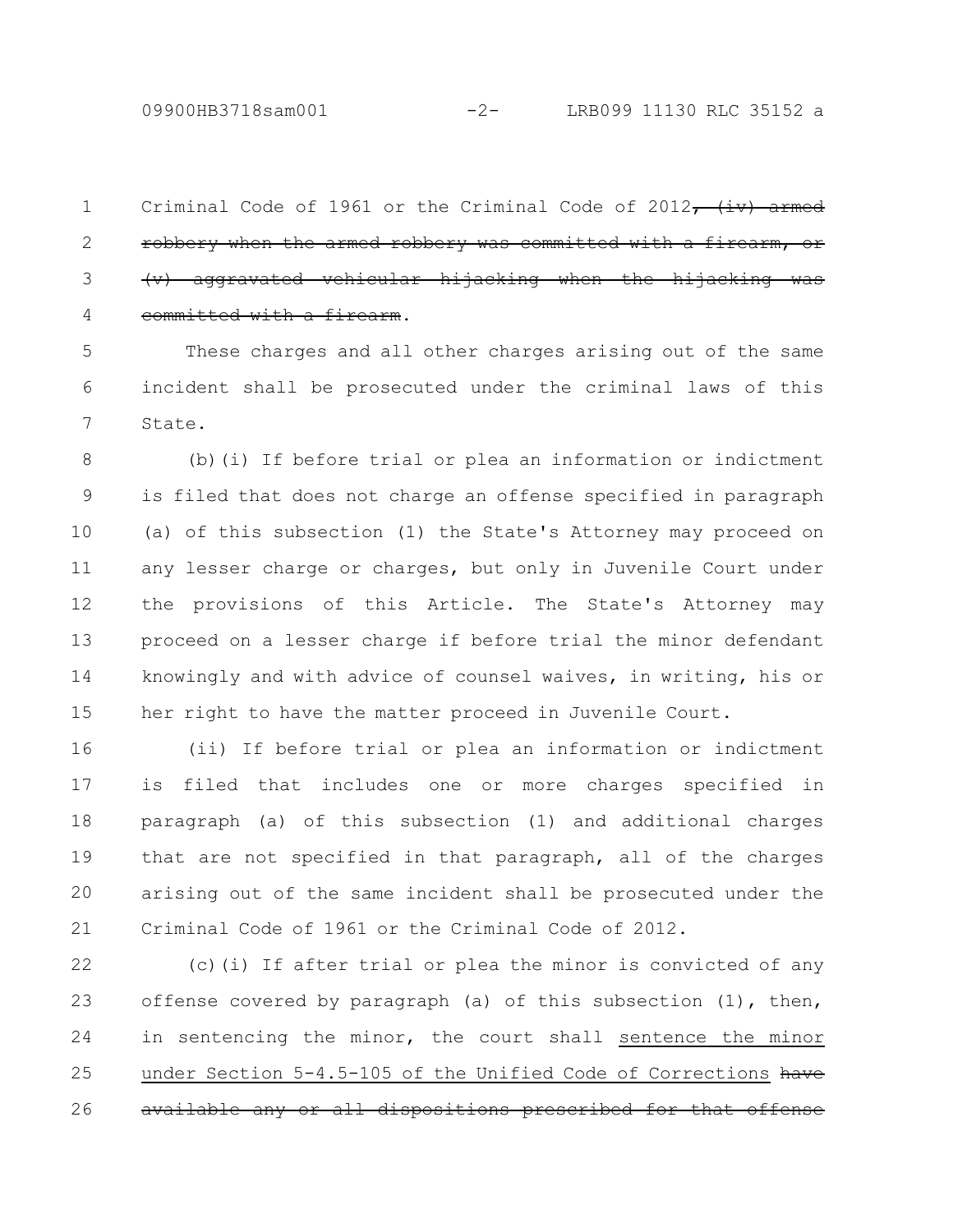09900HB3718sam001 -3- LRB099 11130 RLC 35152 a

1

## under Chapter V of the Unified Code of Corrections.

(ii) If after trial or plea the court finds that the minor committed an offense not covered by paragraph (a) of this subsection (1), that finding shall not invalidate the verdict or the prosecution of the minor under the criminal laws of the State; however, unless the State requests a hearing for the purpose of sentencing the minor under Chapter V of the Unified Code of Corrections, the Court must proceed under Sections 5-705 and 5-710 of this Article. To request a hearing, the State must file a written motion within 10 days following the entry of a finding or the return of a verdict. Reasonable notice of the motion shall be given to the minor or his or her counsel. If the motion is made by the State, the court shall conduct a hearing to determine if the minor should be sentenced under Chapter V of the Unified Code of Corrections. In making its determination, the court shall consider among other matters: (a) whether there is evidence that the offense was committed in an aggressive and premeditated manner; (b) the age of the minor; (c) the previous history of the minor; (d) whether there are facilities particularly available to the Juvenile Court or the Department of Juvenile Justice for the treatment and rehabilitation of the minor; (e) whether the security of the public requires sentencing under Chapter V of the Unified Code of Corrections; and (f) whether the minor possessed a deadly weapon when committing the offense. The rules of evidence shall be the same as if at trial. If after 2 3 4 5 6 7 8 9 10 11 12 13 14 15 16 17 18 19 20 21 22 23 24 25 26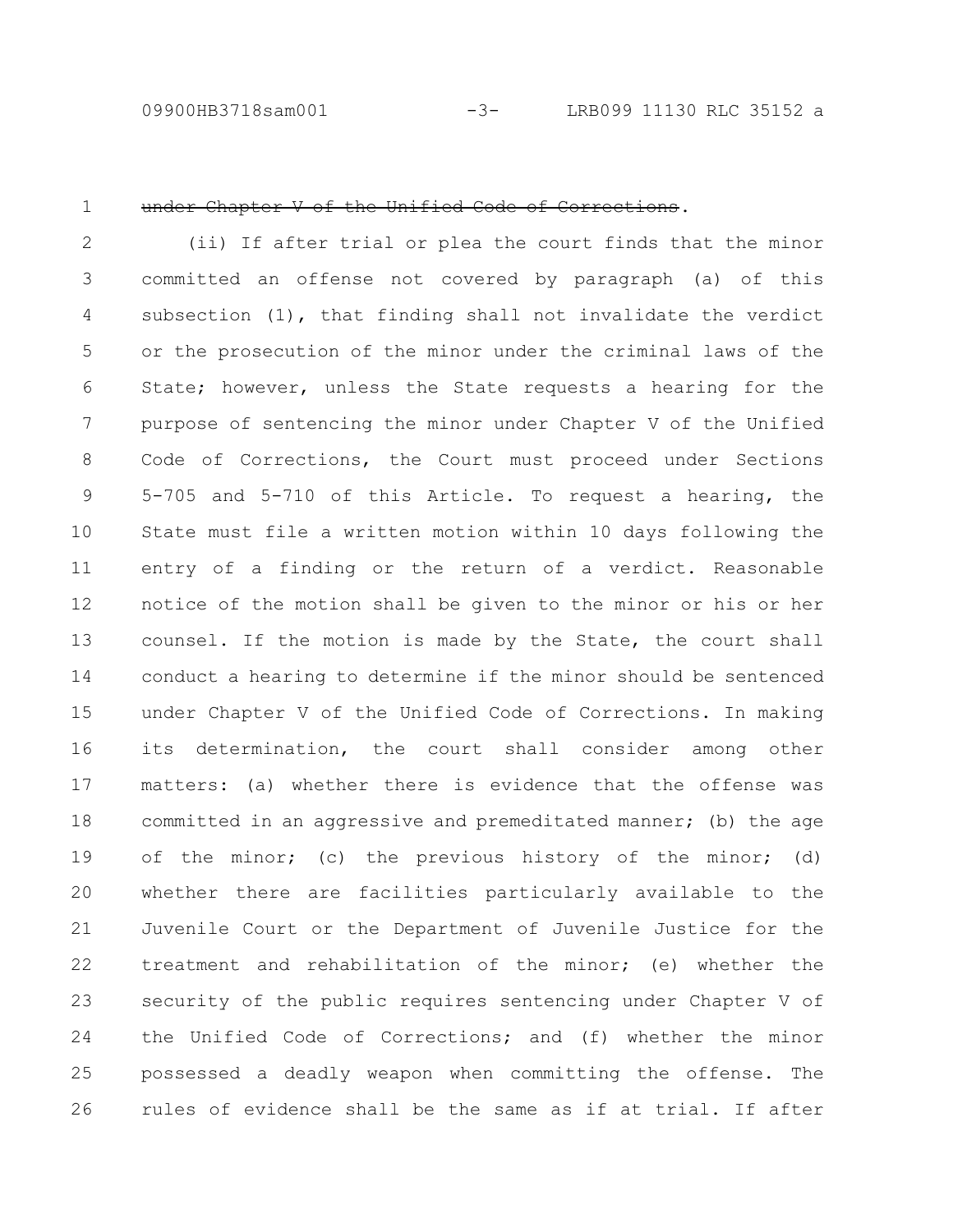09900HB3718sam001 -4- LRB099 11130 RLC 35152 a

the hearing the court finds that the minor should be sentenced under Chapter V of the Unified Code of Corrections, then the court shall sentence the minor under Section 5-4.5-105 of the Unified Code of Corrections accordingly having available any or all dispositions so prescribed. 1 2 3 4 5

(2) (Blank).

6

(3) (Blank).  $(a)$  The definition of delinquent minor under Section 5-120 of this Article shall not apply to any minor who at the time of the offense was at least 15 years of age and who is charged with a violation of the provisions of paragraph  $(1)$ ,  $(3)$ ,  $(4)$ , or  $(10)$  of subsection  $(a)$  of Section 24-1 of the Criminal Code of 1961 or the Criminal Code of 2012 while in school, regardless of the time of day or the time of year, on the real property comprising any school, regardless time of day or the time of year. School is defined, purposes of this Section as any public or private elementary or secondary school, community college, college, or university. These charges and all other charges arising out of the incident shall be prosecuted under the criminal laws of State. 7 8 9 10 11 12 13 14 15 16 17 18 19 20

(b)(i) If before trial or plea an information or indictment is filed that does not charge an offense specified in paragraph (a) of this subsection (3) the State's Attorney may proceed any lesser charge or charges, but only in Juvenile Court the provisions of this Article. The State's Attorney proceed under the criminal laws of this State on 21 22 23 24 25 26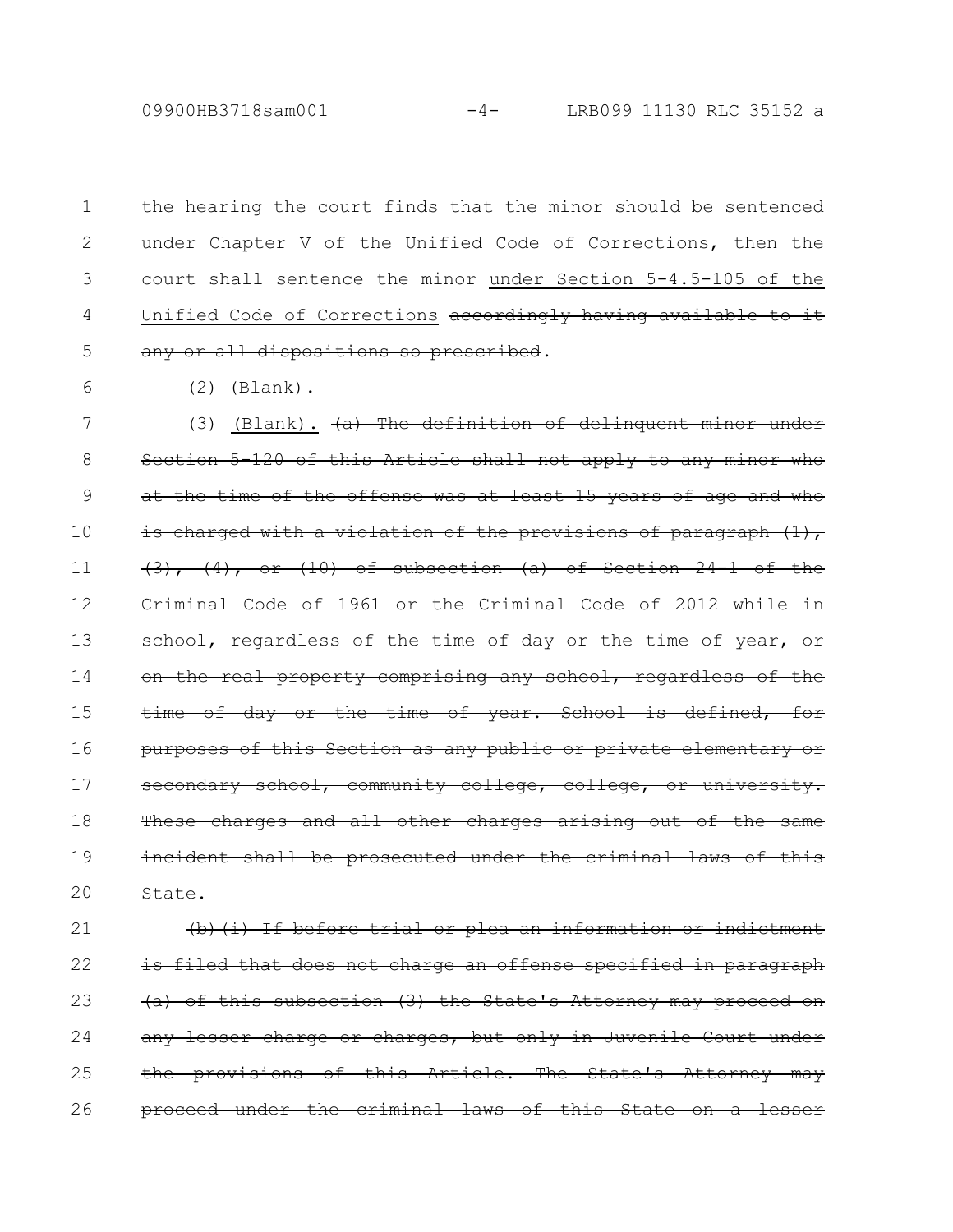charge if before trial the minor defendant knowingly and with advice of counsel waives, in writing, his or her right to have the matter proceed in Juvenile Court. (ii) If before trial or plea an information or indictment is filed that includes one or more charges specified paragraph (a) of this subsection (3) and additional charges that are not specified in that paragraph, all of the charges arising out of the same incident shall be prosecuted under the criminal laws of this State. (c)(i) If after trial or plea the minor is convicted of any offense covered by paragraph (a) of this subsection (3), then, in sentencing the minor, the court shall have available any or all dispositions prescribed for that offense under Chapter V of the Unified Code of Corrections. (ii) If after trial or plea the court finds that the committed an offense not covered by paragraph (a) of this subsection (3), that finding shall not invalidate the verdict or the prosecution of the minor under the criminal laws of the State; however, unless the State requests a hearing for the purpose of sentencing the minor under Chapter V of the Unified Code of Corrections, the Court must proceed under Sections 5-705 and 5-710 of this Article. To request a hearing, the State must file a written motion within 10 days following the entry of a finding or the return of a verdict. Reasonable notice of the motion shall be given to the minor or his counsel. If the motion is made by the State, the court shall 1 2 3 4 5 6 7 8 9 10 11 12 13 14 15 16 17 18 19 20 21 22 23 24 25 26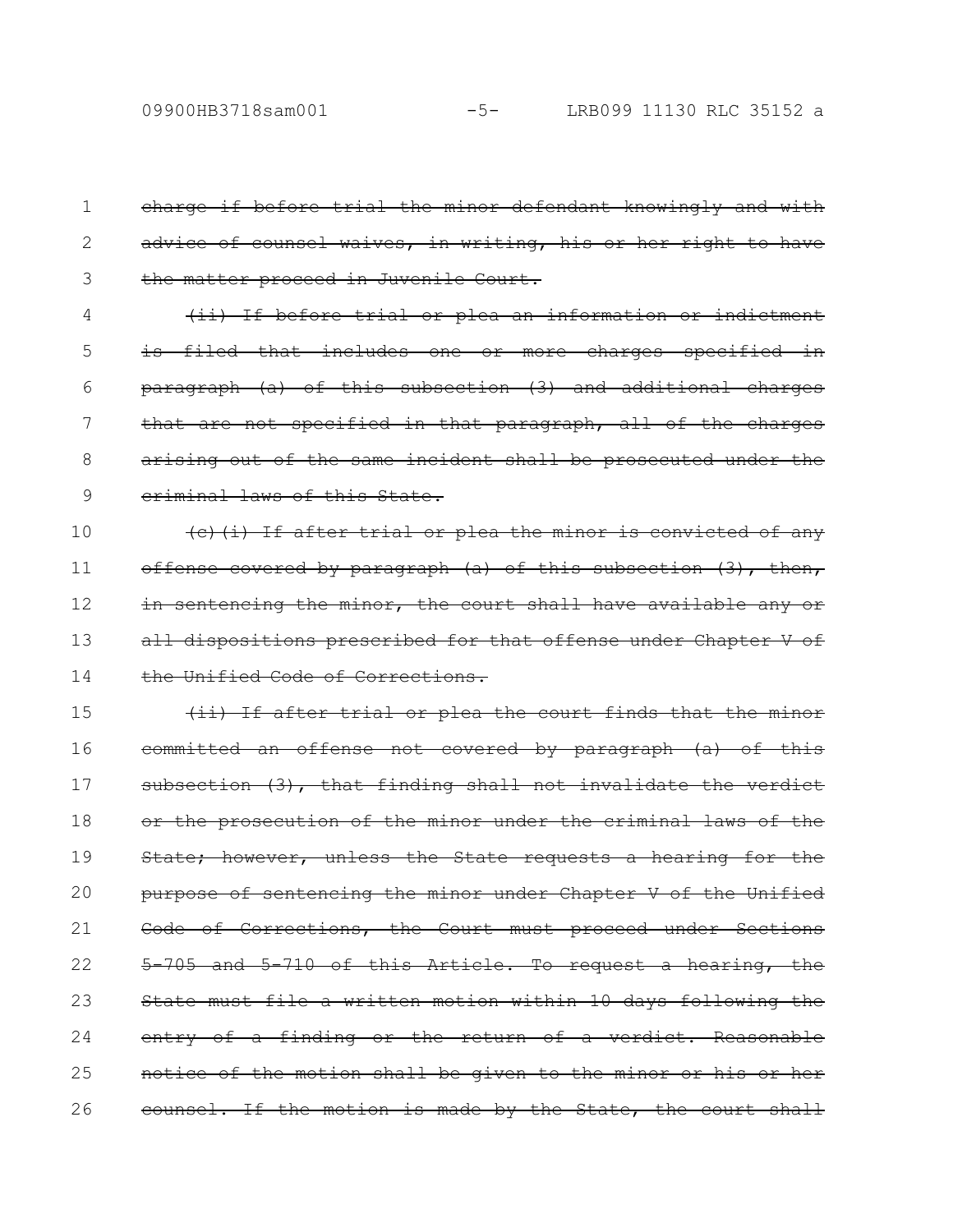conduct a hearing to determine if the minor should be sentenced under Chapter V of the Unified Code of Corrections. In making its determination, the court shall consider among other matters: (a) whether there is evidence that the offense committed in an aggressive and premeditated manner; (b) the age of the minor; (c) the previous history of the minor; (d) whether there are facilities particularly available to the Juvenile Court or the Department of Juvenile Justice for the treatment and rehabilitation of the minor; (e) whether the security of the public requires sentencing under Chapter V of the Unified Code of Corrections; and (f) whether the minor possessed a deadly weapon when committing the offense. The rules of evidence shall be the same as if at trial. If after the hearing the court finds that the minor should be sentenced under Chapter V of the Unified Code of Corrections, then court shall sentence the minor accordingly having available to it any or all dispositions so prescribed. 1 2 3 4 5 6 7 8 9 10 11 12 13 14 15 16 17

(4) (Blank).  $(a)$  The definition of delinguent minor under Section 5-120 of this Article shall not apply to any minor who at the time of an offense was at least 13 years of age and who is charged with first degree murder committed during the course of either aggravated criminal sexual assault, criminal assault, or aggravated kidnaping. However, this subsection (4) does not include a minor charged with first degree murder based exclusively upon the accountability provisions of the Code of 1961 or the Criminal Code of 2012. 18 19 20 21 22 23 24 25 26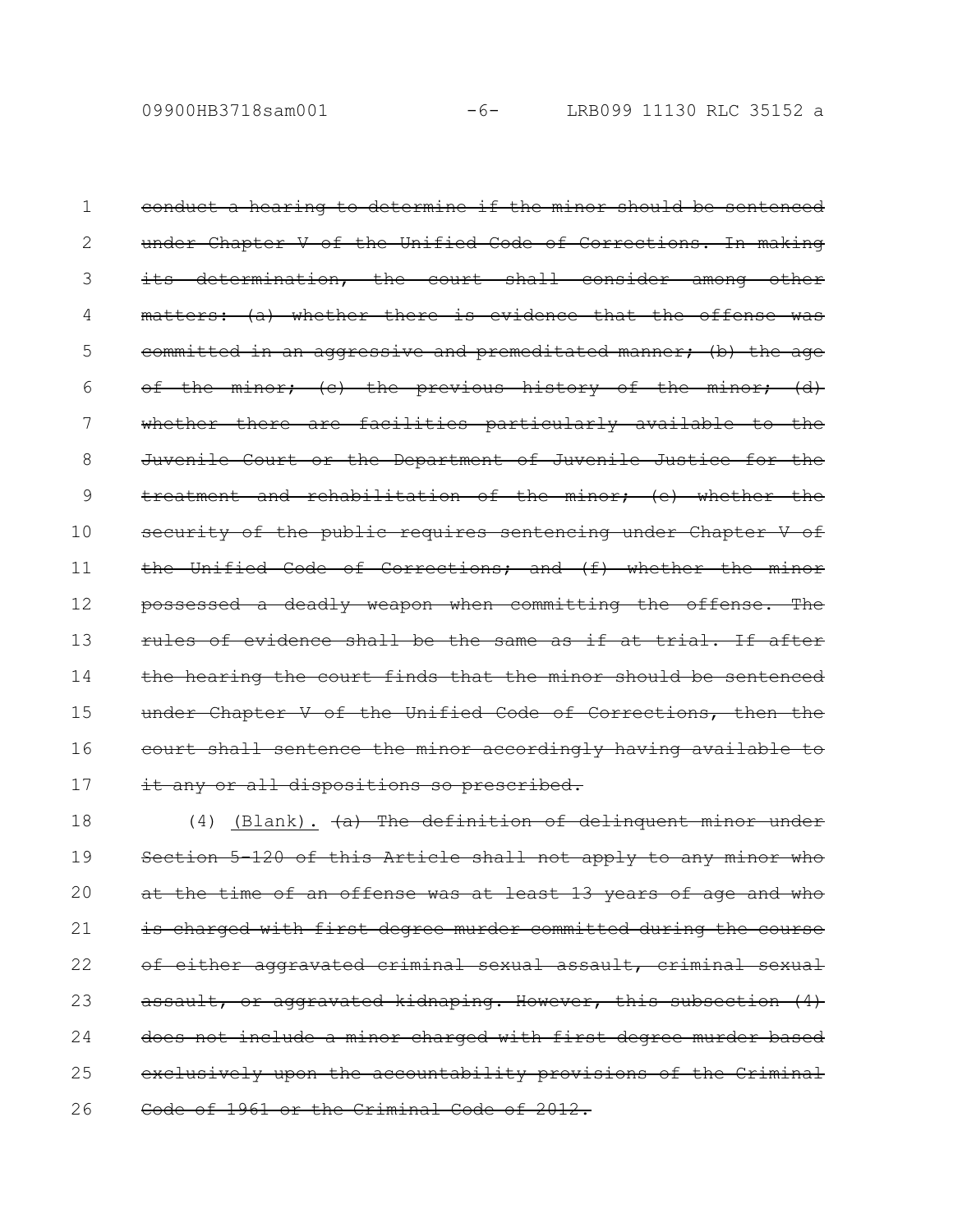(b)(i) If before trial or plea an information or indictment is filed that does not charge first degree murder committed during the course of aggravated criminal sexual assault, criminal sexual assault, or aggravated kidnaping, the State's Attorney may proceed on any lesser charge or charges, but only in Juvenile Court under the provisions of this Article. The State's Attorney may proceed under the criminal laws of this State on a lesser charge if before trial the minor defendant knowingly and with advice of counsel waives, in writing, his or her right to have the matter proceed in Juvenile Court. 1 2 3 4 5 6 7 8 9 10

(ii) If before trial or plea an information or indictment is filed that includes first degree murder committed during the course of aggravated criminal sexual assault, criminal sexual assault, or aggravated kidnaping, and additional charges that are not specified in paragraph (a) of this subsection, all of the charges arising out of the same incident shall be prosecuted under the criminal laws of this State. 11 12 13 14 15 16 17

(c)(i) If after trial or plea the minor is convicted of first degree murder committed during the course of aggravated criminal sexual assault, criminal sexual assault, or aggravated kidnaping, in sentencing the minor, the court shall have available any or all dispositions prescribed for that offense under Chapter V of the Unified Code of Corrections. 18 19 20 21 22 23

(ii) If the minor was not yet 15 years of age at the time of the offense, and if after trial or plea the court finds the minor committed an offense other than first degree murder 24 25 26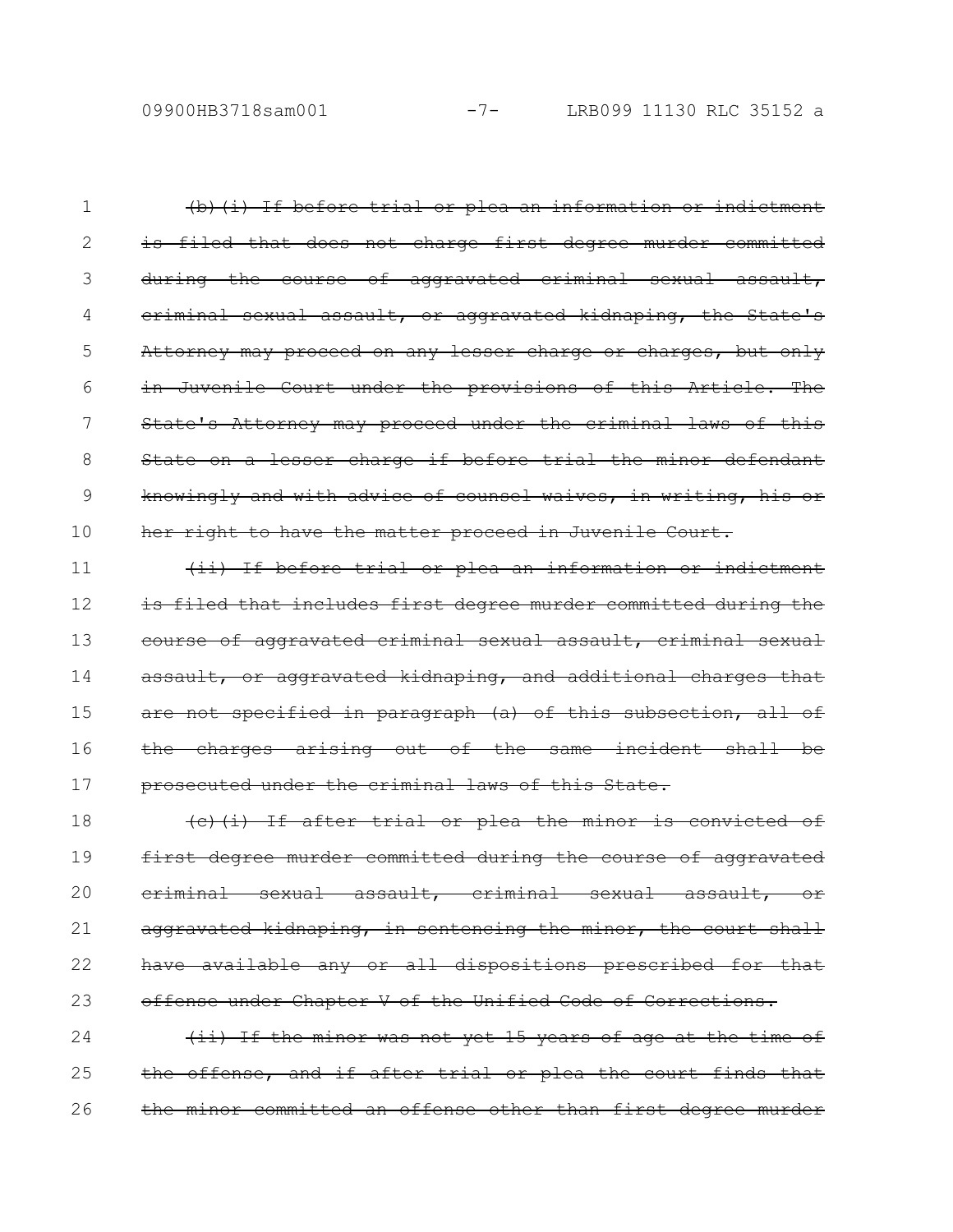committed during the course of either aggravated criminal sexual assault, criminal sexual assault, or aggravated kidnapping, the finding shall not invalidate the verdict or the prosecution of the minor under the criminal laws of the State; however, unless the State requests a hearing for the purpose sentencing the minor under Chapter V of the Unified Code of Corrections, the Court must proceed under Sections 5-705 and 5-710 of this Article. To request a hearing, the State must file a written motion within 10 days following the entry finding or the return of a verdict. Reasonable notice of the motion shall be given to the minor or his or her counsel. If the motion is made by the State, the court shall conduct hearing to determine whether the minor should be sentenced under Chapter V of the Unified Code of Corrections. In making its determination, the court shall consider among matters: (a) whether there is evidence that the offense was committed in an aggressive and premeditated manner; (b) the age of the minor; (c) the previous delinquent history of the minor; (d) whether there are facilities particularly available to the Juvenile Court or the Department of Juvenile Justice treatment and rehabilitation of the minor; (e) whether the best interest of the minor and the security of the public require sentencing under Chapter V of the Unified Code of Corrections; and (f) whether the minor possessed a deadly weapon when committing the offense. The rules of evidence shall be the as if at trial. If after the hearing the court finds that the 1 2 3 4 5 6 7 8 9 10 11 12 13 14 15 16 17 18 19 20 21 22 23 24 25 26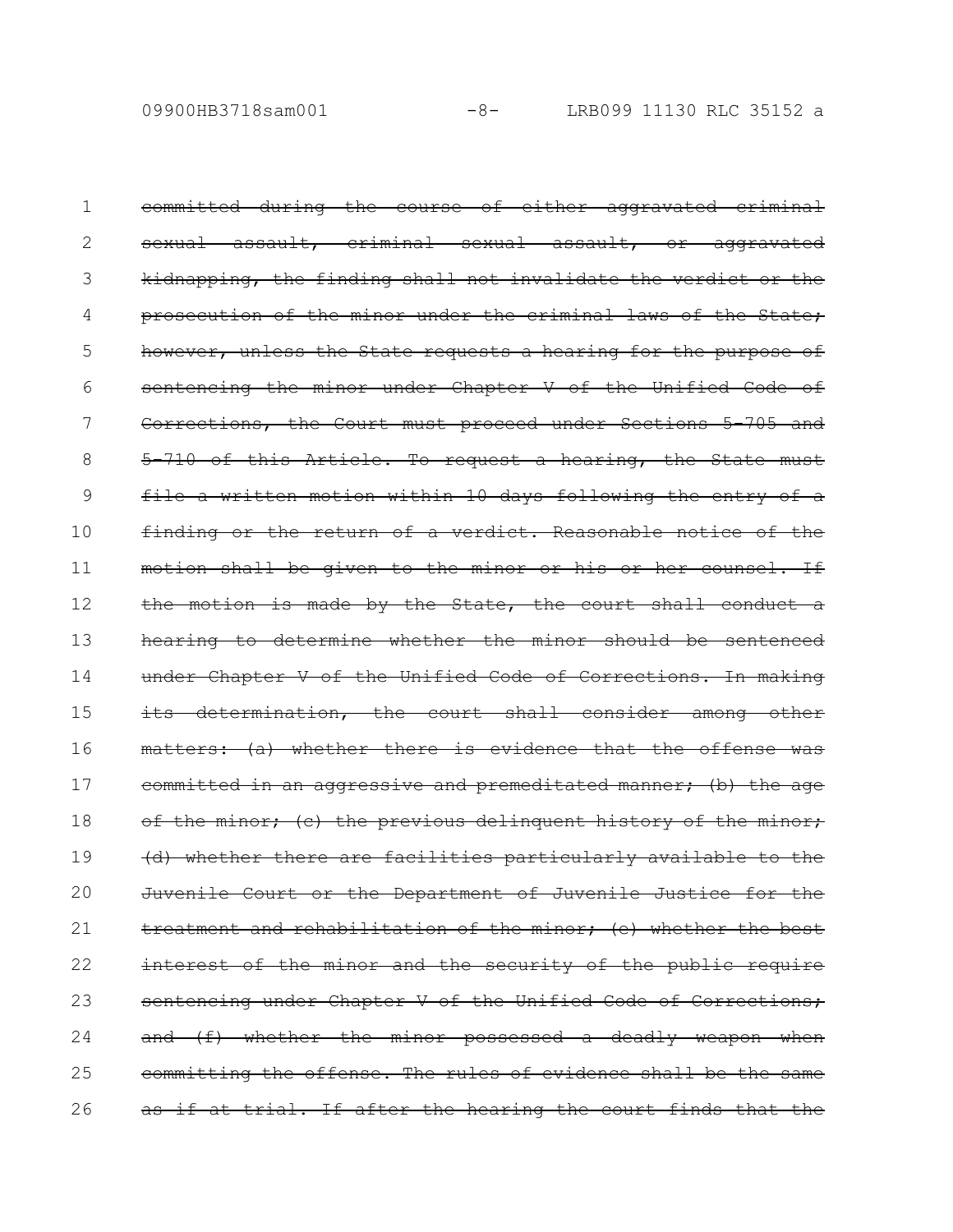minor should be sentenced under Chapter V of the Unified of Corrections, then the court shall sentence the accordingly having available to it any or all dispositions prescribed. 1 2 3 4

(5) (Blank).  $(a)$  The definition of delinquent minor under Section 5-120 of this Article shall not apply to any minor who is charged with a violation of subsection (a) of Section 31-6 or Section 32-10 of the Criminal Code of 1961 or the Criminal Code of 2012 when the minor is subject to prosecution under the criminal laws of this State as a result of the application of the provisions of Section 5-125, or subsection (1) or (2) of this Section. These charges and all other charges arising out of the same incident shall be prosecuted under the laws of this State. 5 6 7 8 9 10 11 12 13 14

(b)(i) If before trial or plea an information is filed that does not charge an offense specified in paragraph (a) of this subsection (5), the State's Attorney may proceed on any lesser charge or charges, but only in Juvenile Court under the provisions of this Article. The State's Attorney may proceed under the criminal laws of this State on a lesser charge if before trial the minor defendant knowingly and with advice of counsel waives, in writing, his or her right to the matter proceed in Juvenile Court. 15 16 17 18 19 20 21 22 23

(ii) If before trial or plea an information or indictment is filed that includes one or more charges specified  $\frac{\text{vargraph}}{\text{a}}$  (a) of this subsection (5) and additional 24 25 26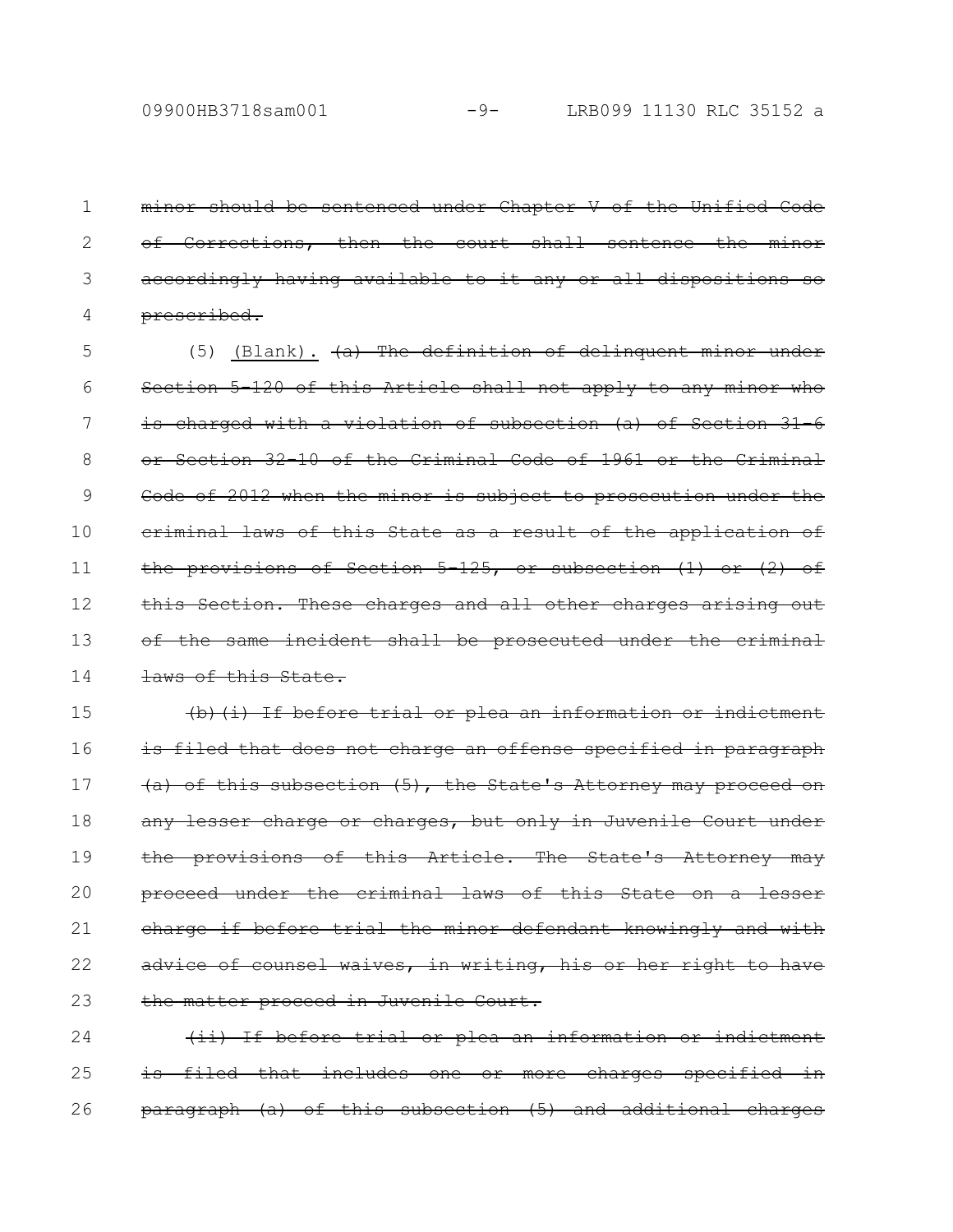that are not specified in that paragraph, all of the charges arising out of the same incident shall be prosecuted under the criminal laws of this State. (c)(i) If after trial or plea the minor is convicted of any offense covered by paragraph (a) of this subsection (5), then, in sentencing the minor, the court shall have available any all dispositions prescribed for that offense under Chapter V of the Unified Code of Corrections. (ii) If after trial or plea the court finds that the minor committed an offense not covered by paragraph (a) of this subsection (5), the conviction shall not invalidate the verdict or the prosecution of the minor under the criminal laws of this State; however, unless the State requests a hearing for the purpose of sentencing the minor under Chapter V of the Unified Code of Corrections, the Court must proceed under Sections 5-705 and 5-710 of this Article. To request a hearing, the State must file a written motion within 10 days following the entry of a finding or the return of a verdict. Reasonable notice of the motion shall be given to the minor or his or counsel. If the motion is made by the State, the court shall conduct a hearing to determine if whether the minor should be sentenced under Chapter V of the Unified Code of Corrections. In making its determination, the court shall consider among other matters: (a) whether there is evidence that the offense was committed in an aggressive and premeditated manner; (b) the age of the minor; (c) the previous delinquent history of the 1 2 3 4 5 6 7 8 9 10 11 12 13 14 15 16 17 18 19 20 21 22 23 24 25 26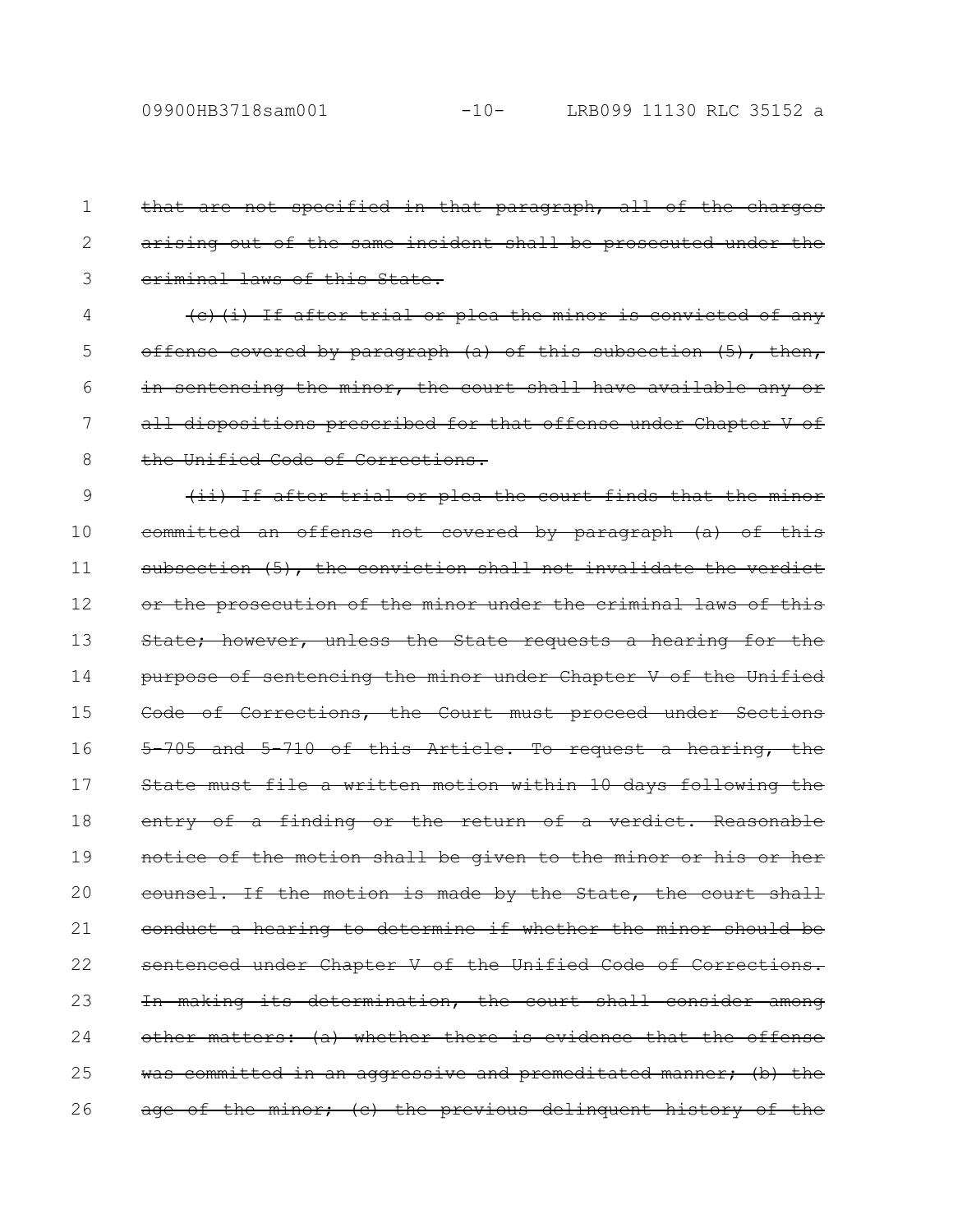minor; (d) whether there are facilities particularly available to the Juvenile Court or the Department of Juvenile Justice the treatment and rehabilitation of the minor, (e) whether of the public requires sentencing under Chapte the Unified Code of Corrections; and (f) whether possessed a deadly weapon when committing the offense. The rules of evidence shall be the same as if at trial. If after the hearing the court finds that the minor should be sentenced under Chapter V of the Unified Code of Corrections, then court shall sentence the minor accordingly having available it any or all dispositions so prescribed. 1 2 3 4 5 6 7 8 9 10 11

(6) (Blank). The definition of delinquent minor under Section 5-120 of this Article shall not apply to any pursuant to subsection (1) or (3) or Section 5 805 previously been placed under the jurisdiction criminal court and has been convicted of a crime under criminal or penal statute. Such a minor shall be subject prosecution under the criminal laws of this State. 12 13 14 15 16 17 18

(7) The procedures set out in this Article for the investigation, arrest and prosecution of juvenile offenders shall not apply to minors who are excluded from jurisdiction of the Juvenile Court, except that minors under 18 years of age shall be kept separate from confined adults. 19 20 21 22 23

(8) Nothing in this Act prohibits or limits the prosecution of any minor for an offense committed on or after his or her 18th birthday even though he or she is at the time of the 24 25 26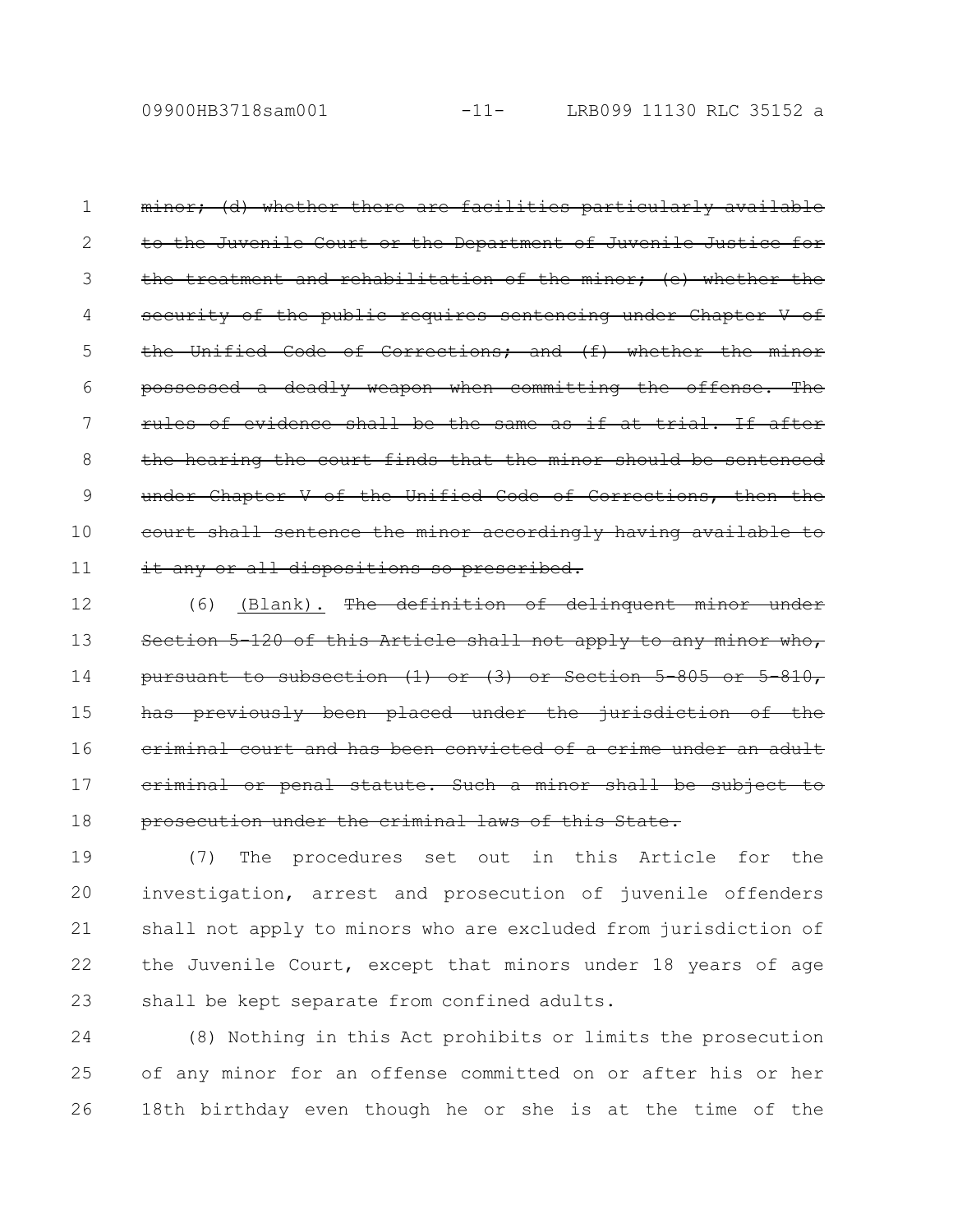offense a ward of the court. 1

(9) If an original petition for adjudication of wardship alleges the commission by a minor 13 years of age or over of an act that constitutes a crime under the laws of this State, the minor, with the consent of his or her counsel, may, at any time before commencement of the adjudicatory hearing, file with the court a motion that criminal prosecution be ordered and that the petition be dismissed insofar as the act or acts involved in the criminal proceedings are concerned. If such a motion is filed as herein provided, the court shall enter its order accordingly. 2 3 4 5 6 7 8 9 10 11

(10) If, prior to August 12, 2005 (the effective date of Public Act 94-574), a minor is charged with a violation of Section 401 of the Illinois Controlled Substances Act under the criminal laws of this State, other than a minor charged with a Class X felony violation of the Illinois Controlled Substances Act or the Methamphetamine Control and Community Protection Act, any party including the minor or the court sua sponte may, before trial, move for a hearing for the purpose of trying and sentencing the minor as a delinquent minor. To request a hearing, the party must file a motion prior to trial. Reasonable notice of the motion shall be given to all parties. On its own motion or upon the filing of a motion by one of the parties including the minor, the court shall conduct a hearing to determine whether the minor should be tried and sentenced as a delinquent minor under this Article. In making its 12 13 14 15 16 17 18 19 20 21 22 23 24 25 26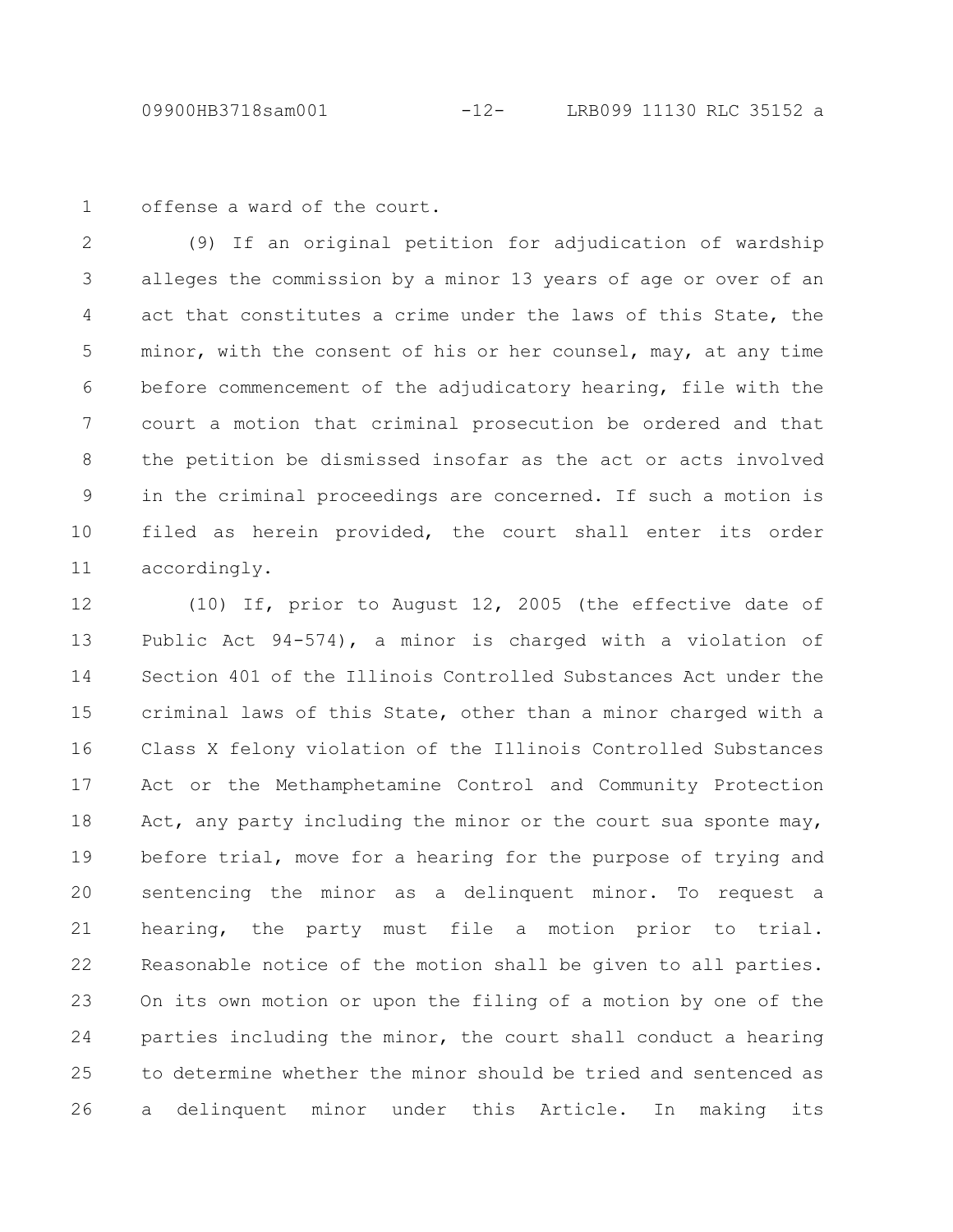determination, the court shall consider among other matters: 1 2

(a) The age of the minor;

(b) Any previous delinquent or criminal history of the minor; 3 4

(c) Any previous abuse or neglect history of the minor; (d) Any mental health or educational history of the minor, or both; and 5 6 7

(e) Whether there is probable cause to support the charge, whether the minor is charged through accountability, and whether there is evidence the minor possessed a deadly weapon or caused serious bodily harm during the offense. 8 9 10 11 12

Any material that is relevant and reliable shall be admissible at the hearing. In all cases, the judge shall enter an order permitting prosecution under the criminal laws of Illinois unless the judge makes a finding based on a preponderance of the evidence that the minor would be amenable to the care, treatment, and training programs available through the facilities of the juvenile court based on an evaluation of the factors listed in this subsection (10). 13 14 15 16 17 18 19 20

(11) The changes made to this Section by Public Act 98-61 apply to a minor who has been arrested or taken into custody on or after January 1, 2014 (the effective date of Public Act  $98 - 61$ . 21 22 23 24

(Source: P.A. 97-1150, eff. 1-25-13; 98-61, eff. 1-1-14; 98-756, eff. 7-16-14.) 25 26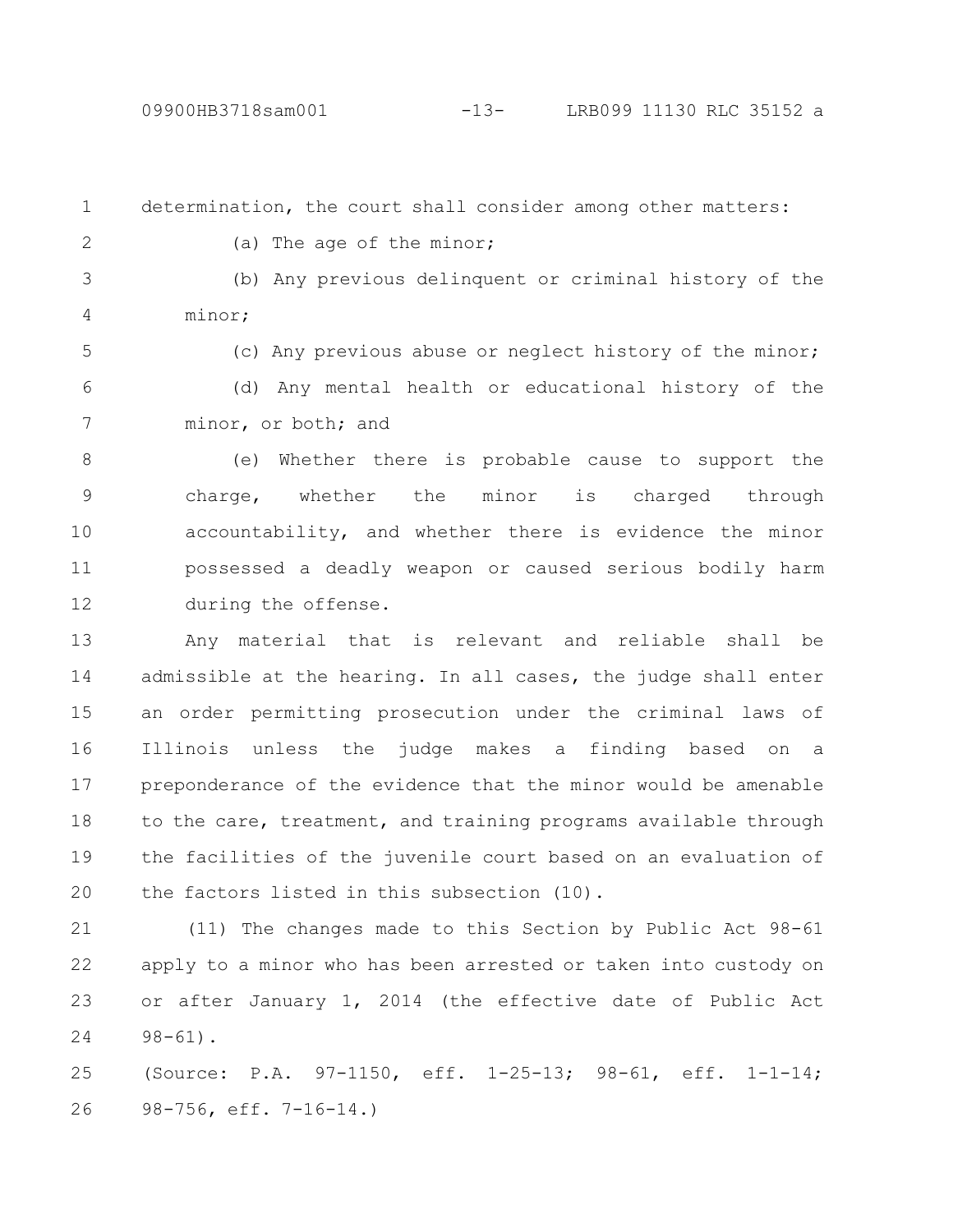1

(705 ILCS 405/5-407)

Sec. 5-407. Processing of juvenile in possession of a firearm. 2 3

(a) If a law enforcement officer detains a minor pursuant to Section 10-27.1A of the School Code, the officer shall deliver the minor to the nearest juvenile officer, in the manner prescribed by subsection (2) of Section 5-405 of this Act. The juvenile officer shall deliver the minor without unnecessary delay to the court or to the place designated by rule or order of court for the reception of minors. In no event shall the minor be eligible for any other disposition by the juvenile police officer, notwithstanding the provisions of subsection (3) of Section 5-405 of this Act. 4 5 6 7 8 9 10 11 12 13

(b) Minors not excluded from this Act's jurisdiction subsection (3) (a) of Section 5-130 of this Act shall be brought before a judicial officer within 40 hours, exclusive of Saturdays, Sundays, and court-designated holidays, for a detention hearing to determine whether he or she shall be further held in custody. If the court finds that there is probable cause to believe that the minor is a delinquent minor by virtue of his or her violation of item (4) of subsection (a) of Section 24-1 of the Criminal Code of 1961 or the Criminal Code of 2012 while on school grounds, that finding shall create a presumption that immediate and urgent necessity exists under subdivision (2) of Section 5-501 of this Act. Once the 14 15 16 17 18 19 20 21 22 23 24 25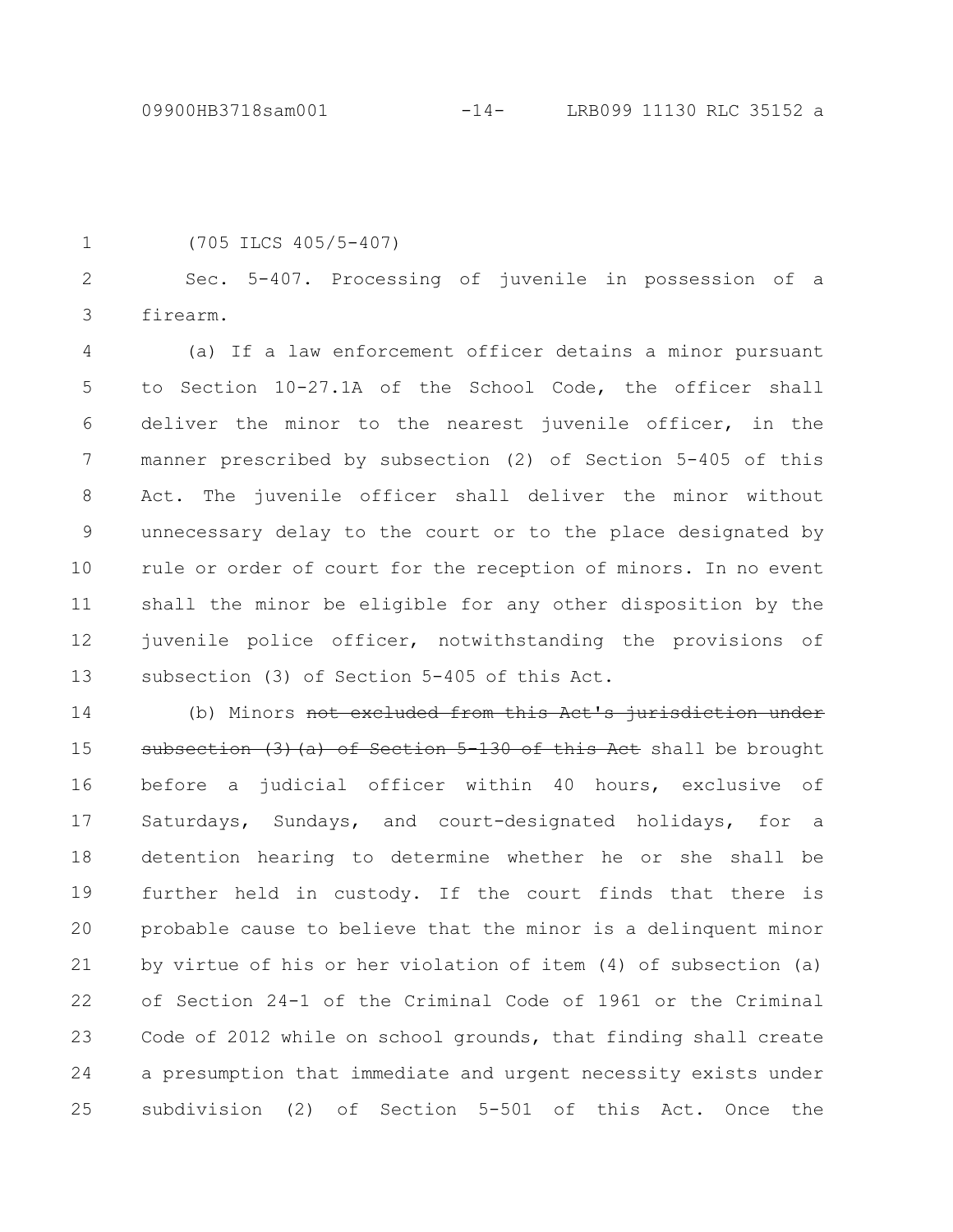09900HB3718sam001 -15- LRB099 11130 RLC 35152 a

presumption of immediate and urgent necessity has been raised, the burden of demonstrating the lack of immediate and urgent necessity shall be on any party that is opposing detention for the minor. Should the court order detention pursuant to this Section, the minor shall be detained, pending the results of a court-ordered psychological evaluation to determine if the minor is a risk to himself, herself, or others. Upon receipt of the psychological evaluation, the court shall review the determination regarding the existence of urgent and immediate necessity. The court shall consider the psychological evaluation in conjunction with the other factors identified in subdivision (2) of Section 5-501 of this Act in order to make a de novo determination regarding whether it is a matter of immediate and urgent necessity for the protection of the minor or of the person or property of another that the minor be detained or placed in a shelter care facility. In addition to the pre-trial conditions found in Section 5-505 of this Act, the court may order the minor to receive counseling and any other services recommended by the psychological evaluation as a condition for release of the minor. 1 2 3 4 5 6 7 8 9 10 11 12 13 14 15 16 17 18 19 20

(c) Upon making a determination that the student presents a risk to himself, herself, or others, the court shall issue an order restraining the student from entering the property of the school if he or she has been suspended or expelled from the school as a result of possessing a firearm. The order shall restrain the student from entering the school and school owned 21 22 23 24 25 26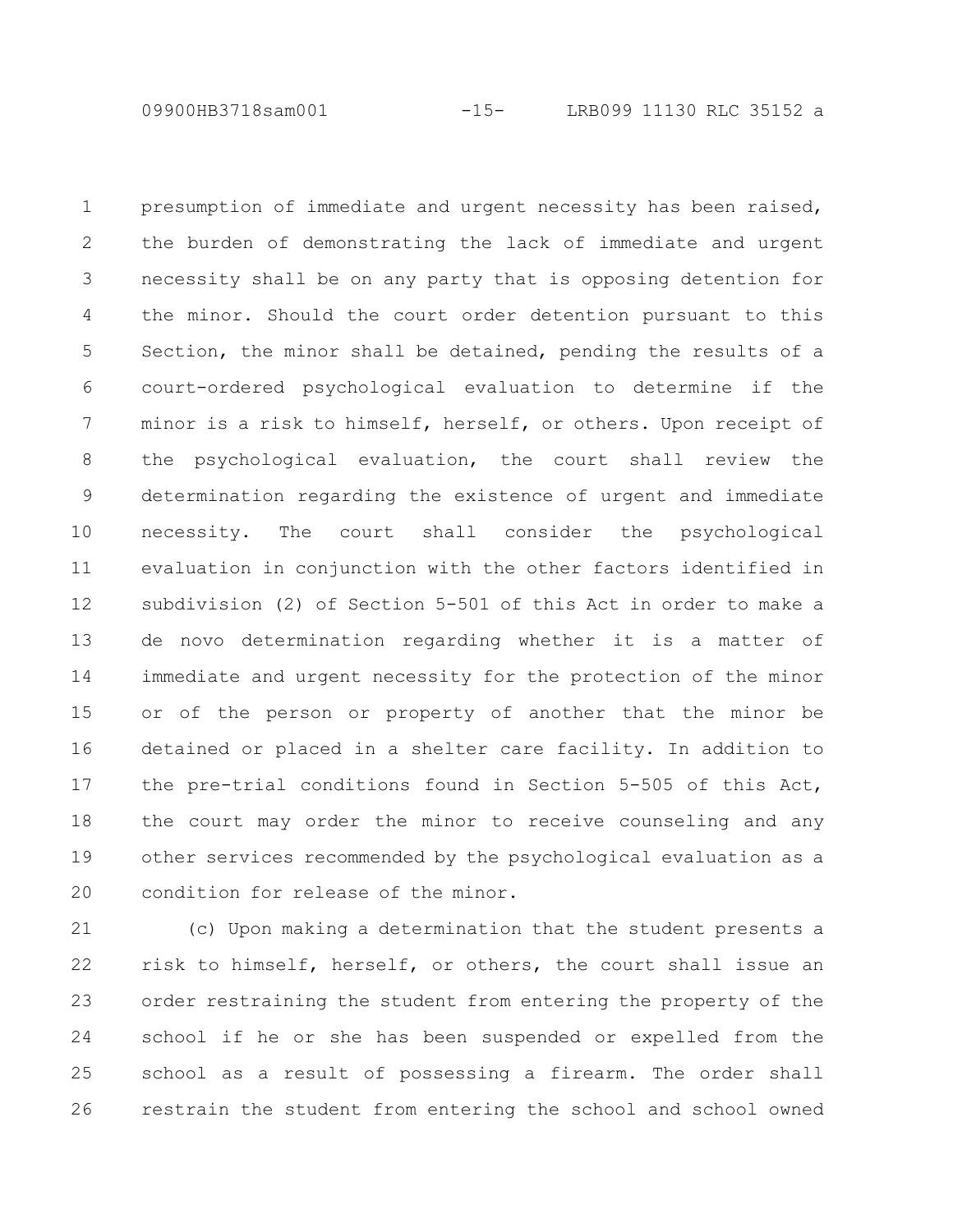or leased property, including any conveyance owned, leased, or contracted by the school to transport students to or from school or a school-related activity. The order shall remain in effect until such time as the court determines that the student no longer presents a risk to himself, herself, or others. 1 2 3 4 5

(d) Psychological evaluations ordered pursuant to subsection (b) of this Section and statements made by the minor during the course of these evaluations, shall not be admissible on the issue of delinquency during the course of any adjudicatory hearing held under this Act. 6 7 8 9 10

(e) In this Section: 11

"School" means any public or private elementary or secondary school. 12 13

"School grounds" includes the real property comprising any school, any conveyance owned, leased, or contracted by a school to transport students to or from school or a school-related activity, or any public way within 1,000 feet of the real property comprising any school. 14 15 16 17 18

- (Source: P.A. 97-1150, eff. 1-25-13.) 19
- (705 ILCS 405/5-805) 20

Sec. 5-805. Transfer of jurisdiction. 21

(1) (Blank). Mandatory transfers. 22

a petition alleges commission older of an act that under the laws of this State, and 23 24 25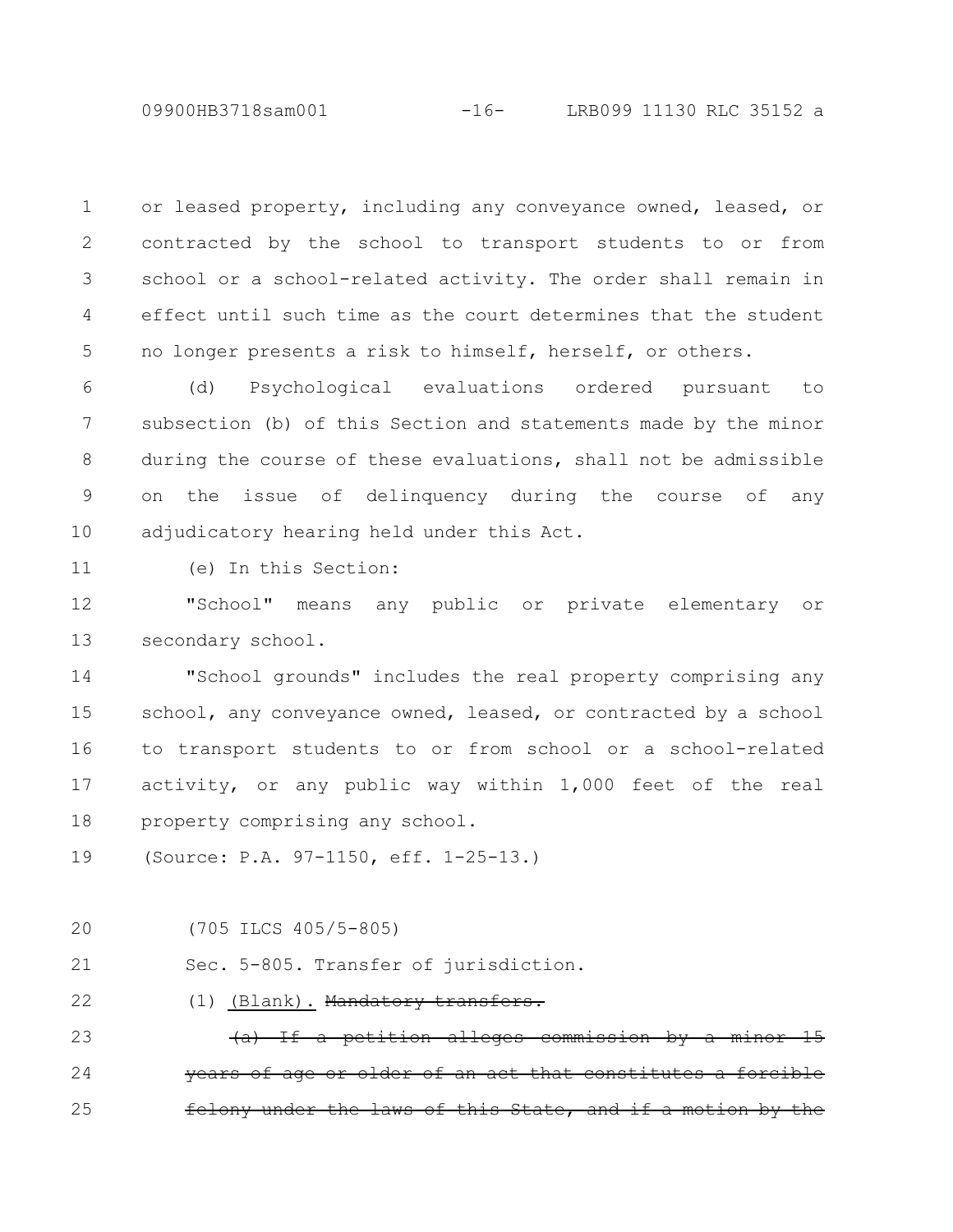State's Attorney to prosecute the minor under the criminal laws of Illinois for the alleged forcible felony alleges that (i) the minor has previously been adjudicated delinquent or found quilty for commission of an constitutes a felony under the laws of this State other state and (ii) the act that constitutes the was committed in furtherance of criminal activity by an organized gang, the Juvenile Judge assigned to hear and determine those motions shall, upon determining that there is probable cause that both allegations are order permitting prosecution under the criminal laws of Illinois. 1 2 3 4 5 6 7 8 9 10 11 12

(b) If a petition alleges commission by a minor 15 vears of age or older of an act that constitutes of this State, and if a motion by Attorney to prosecute the minor under the criminal laws of Illinois for the alleged felony alleges that (i) the minor has previously been adjudicated delinquent or found quilty for commission of an act that constitutes a forcible felony under the laws of this State or any other the act that constitutes the offense was committed in furtherance of criminal activities by an organized gang, the Juvenile Judge assigned to hear and determine motions shall, upon determining that there is probable eause that both allegations are true, enter permitting prosecution under the criminal laws of 13 14 15 16 17 18 19 20 21 22 23 24 25 26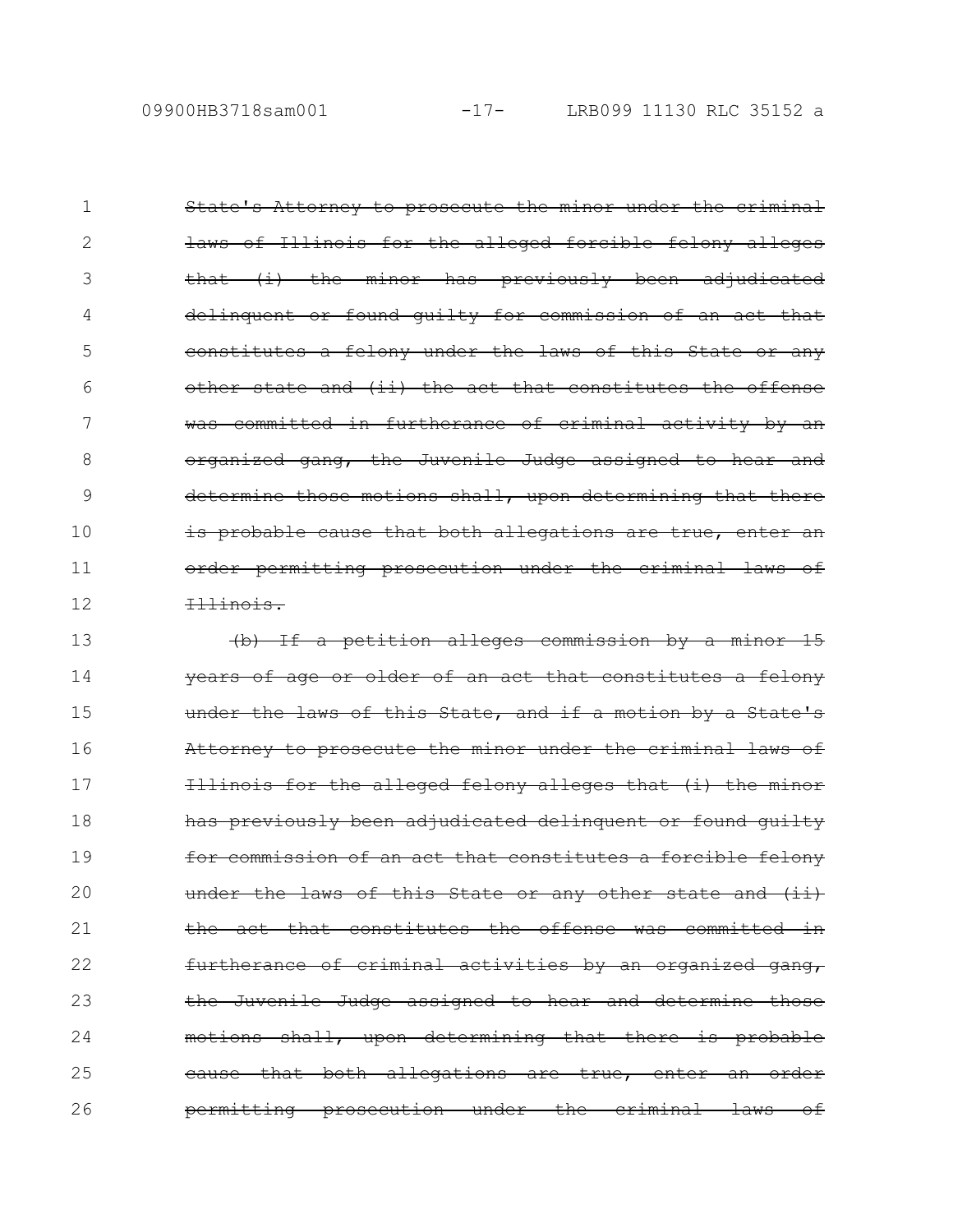Illinois.

1

(c) If a petition alleges commission by a minor 15  $\frac{1}{2}$  years of age or older of: (i) an act that constitutes offense enumerated in the presumptive transfer provis of subsection (2); and (ii) the minor has previously been adjudicated delinquent or found guilty of a forcible felony, the Juvenile Judge designated to hear and determine those motions shall, upon determining that there probable cause that both allegations are order permitting prosecution under the criminal laws of Illinois. 2 3 4 5 6 7 8 9 10 11

(d) If a petition alleges commission by a minor 15 years of age or older of an act that constitutes offense of aggravated discharge of a firearm committed school, on the real property comprising a school, 1,000 feet of the real property comprising a school, at a school related activity, or on, boarding, or departing from any conveyance owned, leased, or contracted by a school school district to transport students to or from school a school related activity, regardless of the time of day the time of year, the juvenile judge designated to hear and determine those motions shall, upon determining that there is probable cause that the allegations are true, enter order permitting prosecution under the criminal laws of Illinois. 12 13 14 15 16 17 18 19 20 21 22 23 24 25

26

For purposes of this paragraph (d) of subsection (1):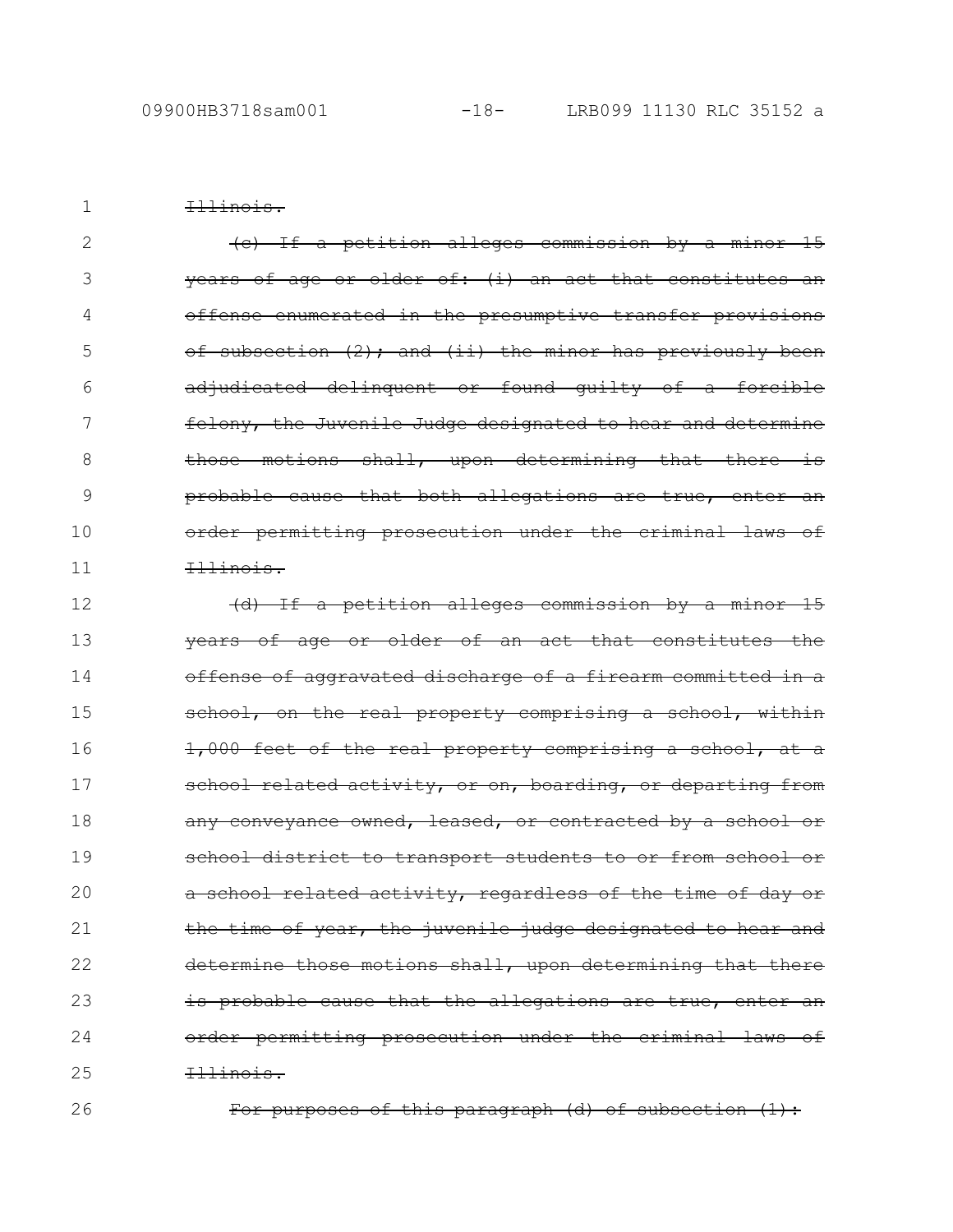"School" means a public or private elementary or secondary school, community college, college, or university. related activity" means activity for which or participation is sponsored, organized, or funded in whole or in part by a school or school (2) Presumptive transfer. (a) If the State's Attorney files a petition, at any time prior to commencement of the minor's trial, to permit prosecution under the criminal laws and the petition alleges a minor 15 years of age or older of an act that constitutes a forcible felony under the laws of this State, and if a motion by the State's Attorney to prosecute the minor under the criminal laws of Illinois for the alleged forcible felony alleges that (i) the minor has previously been adjudicated delinquent or found guilty for commission of an act that constitutes a forcible felony under the laws of this State or any other state and (ii) the act that constitutes the offense was committed in furtherance of criminal activity by an organized gang, the commission by a 15 years of age or older of: armed violence; (ii) firearm; (iii) armed violence with a firearm when the predicate offense is a Class 1 or Class 2 felony and the State's Attorney's motion to transfer the case alleges that 1 2 3 4 5 6 7 8 9 10 11 12 13 14 15 16 17 18 19 20 21 22 23 24 25 26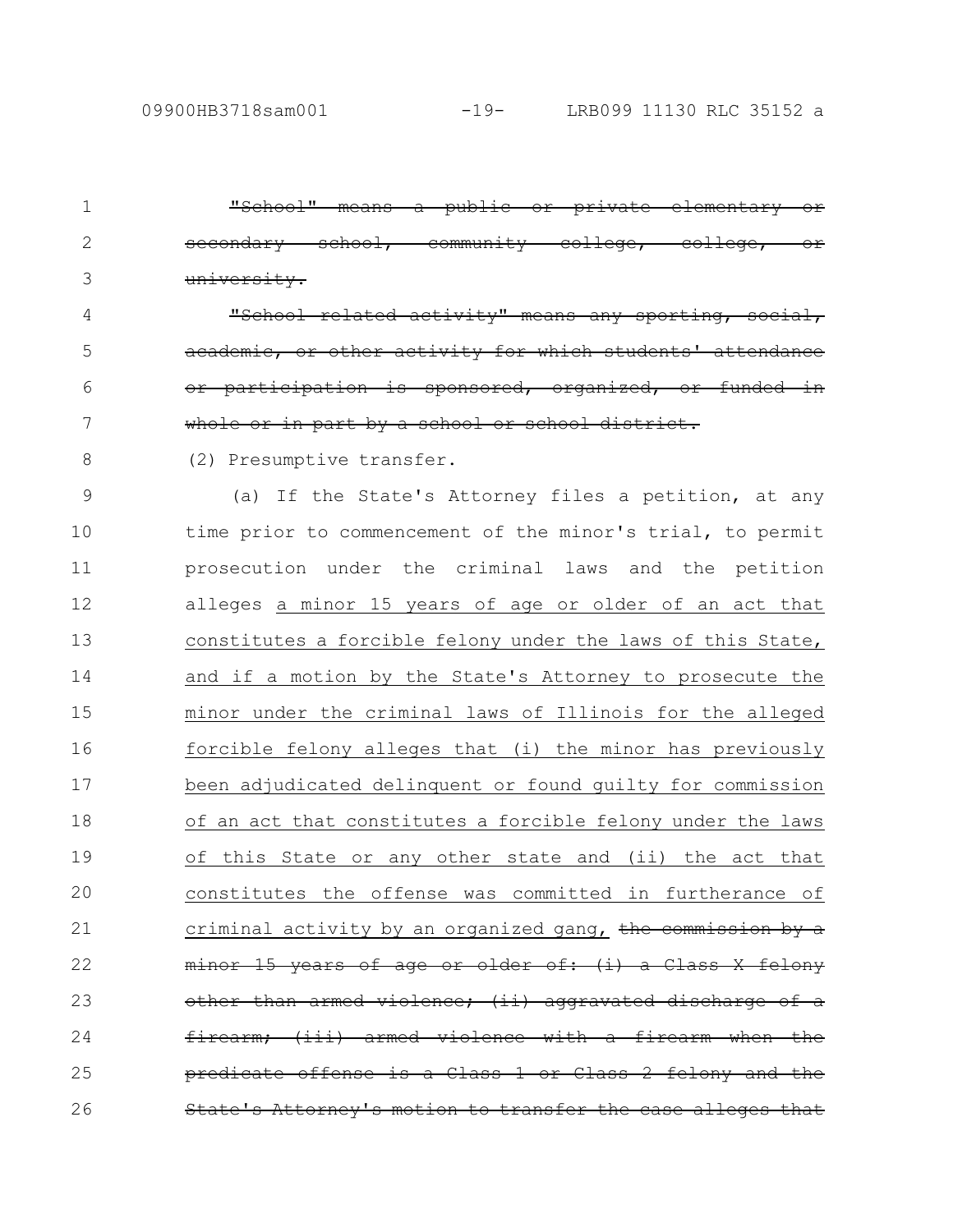the offense committed is in furtherance of the criminal activities of an organized gang; (iv) armed violence with a firearm when the predicate offense is a violation of Illinois Controlled Substances Act, a violation Cannabis Control Act, or a violation of the Methamphetamine Control and Community Protection Act; (v) armed when the weapon involved was a machine gun or other weapon described in subsection (a)(7) of Section 24-1 of the Criminal Code of 1961 or the Criminal Code of 2012; (vi) act in violation of Section 401 of the Illinois Controlled Substances Act which is a Class  $X$  felony, while school, regardless of the time of day or the time of or on any conveyance owned, leased, or contracted transport students to or from school related activity, or on residential property owned, operated, or managed by a public housing agency or leased by a public housing agency as part of a scattered mixed income development; or (vii) an act in violation of Section 401 of the Illinois Controlled Substances Act and the offense is alleged to have occurred while or on a public way within 1,000 feet of the real property comprising any school, regardless of the time of day or the time of year when the delivery or intended delivery of any amount of the controlled substance is to a person under 17 years of age, (to qualify for a presumptive transfer paragraph (vi) or (vii) of this clause (2)(a), the 1 2 3 4 5 6 7 8 9 10 11 12 13 14 15 16 17 18 19 20 21 22 23 24 25 26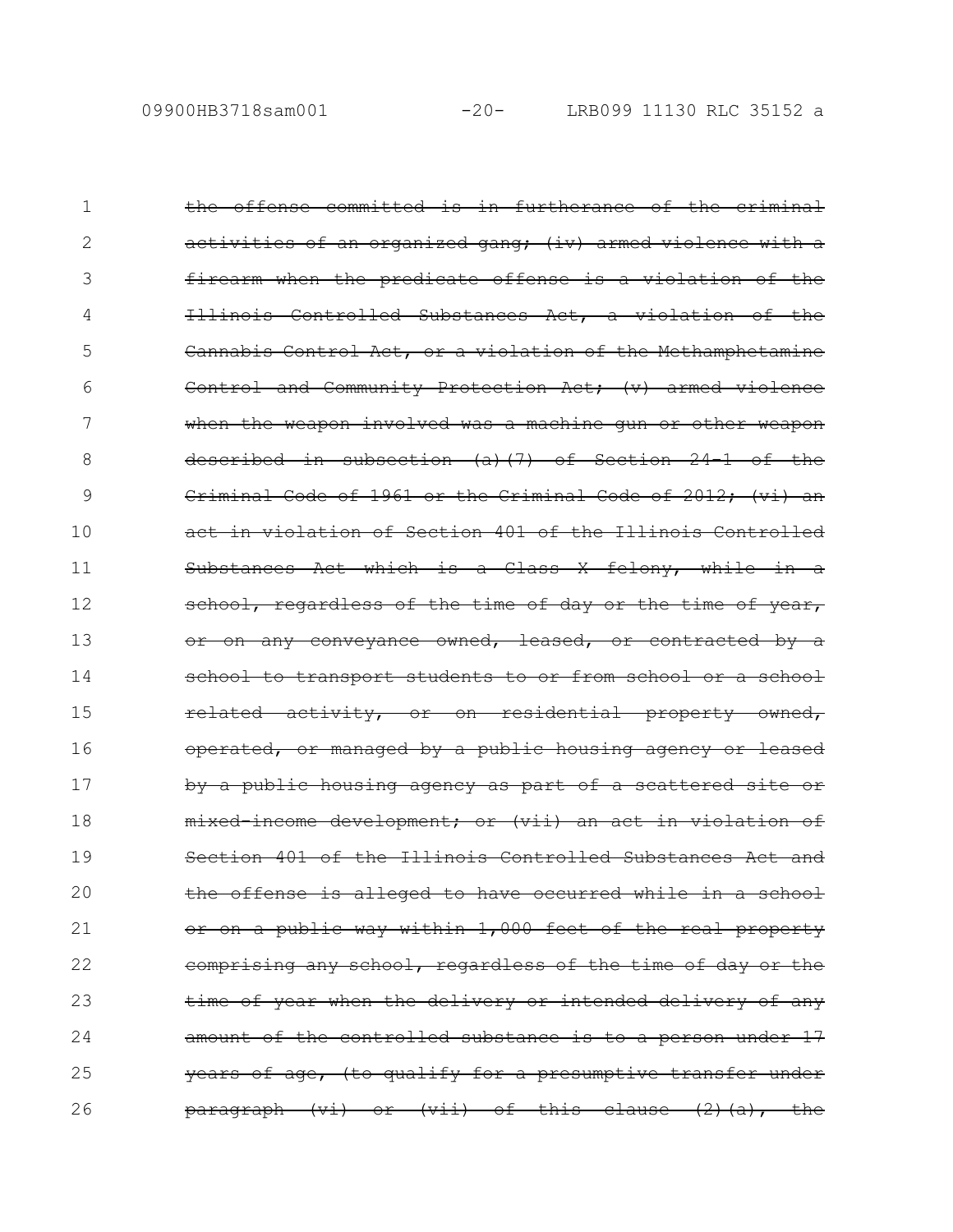09900HB3718sam001 -21- LRB099 11130 RLC 35152 a

be based upon subsection (b) of Section 407 of the Illinois Controlled Substances Act) and, if the juvenile judge assigned to hear and determine motions to transfer a case for prosecution in the criminal court determines that there is probable cause to believe that the allegations in the petition and motion are true, there is a rebuttable presumption that the minor is not a fit and proper subject to be dealt with under the Juvenile Justice Reform Provisions of 1998 (Public Act 90-590), and that, except as provided in paragraph (b), the case should be transferred to the criminal court. 1 2 3 4 5 6 7 8 9 10 11

(b) The judge shall enter an order permitting prosecution under the criminal laws of Illinois unless the judge makes a finding based on clear and convincing evidence that the minor would be amenable to the care, treatment, and training programs available through the facilities of the juvenile court based on an evaluation of the following: 12 13 14 15 16 17 18

19

20

(i) the age of the minor;

(ii) the history of the minor, including:

(A) any previous delinquent or criminal history of the minor, 21 22

(B) any previous abuse or neglect history of the minor, and 23 24

(C) any mental health, physical or educational history of the minor or combination of these 25 26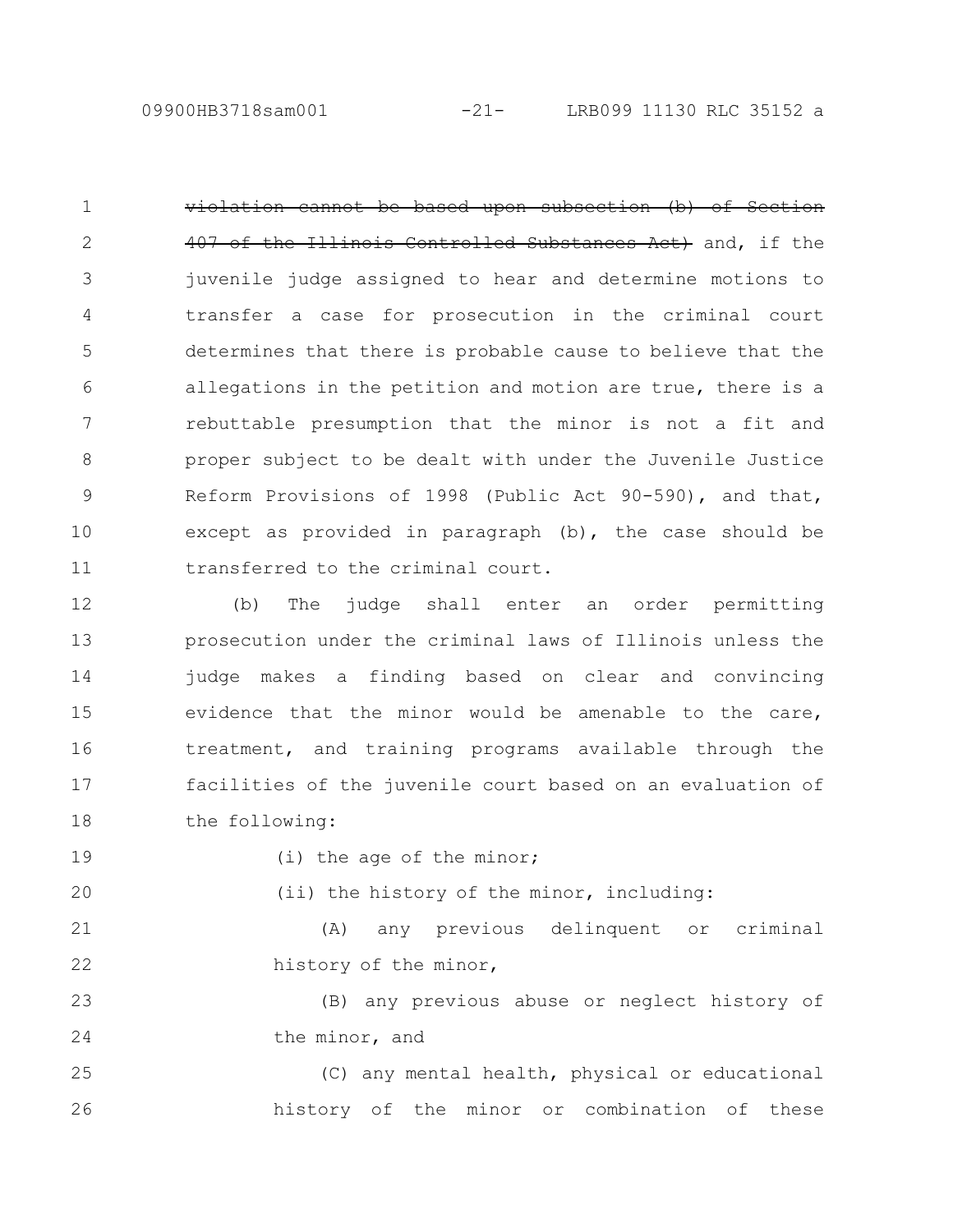factors; (iii) the circumstances of the offense, including: (A) the seriousness of the offense, (B) whether the minor is charged through accountability, (C) whether there is evidence the offense was committed in an aggressive and premeditated manner, (D) whether there is evidence the offense caused serious bodily harm, (E) whether there is evidence the minor possessed a deadly weapon; (iv) the advantages of treatment within the juvenile justice system including whether there are facilities or programs, or both, particularly available in the juvenile system; (v) whether the security of the public requires sentencing under Chapter V of the Unified Code of Corrections: (A) the minor's history of services, including the minor's willingness to participate meaningfully in available services; (B) whether there is a reasonable likelihood that the minor can be rehabilitated before the expiration of the juvenile court's jurisdiction; (C) the adequacy of the punishment or 1 2 3 4 5 6 7 8 9 10 11 12 13 14 15 16 17 18 19 20 21 22 23 24 25 26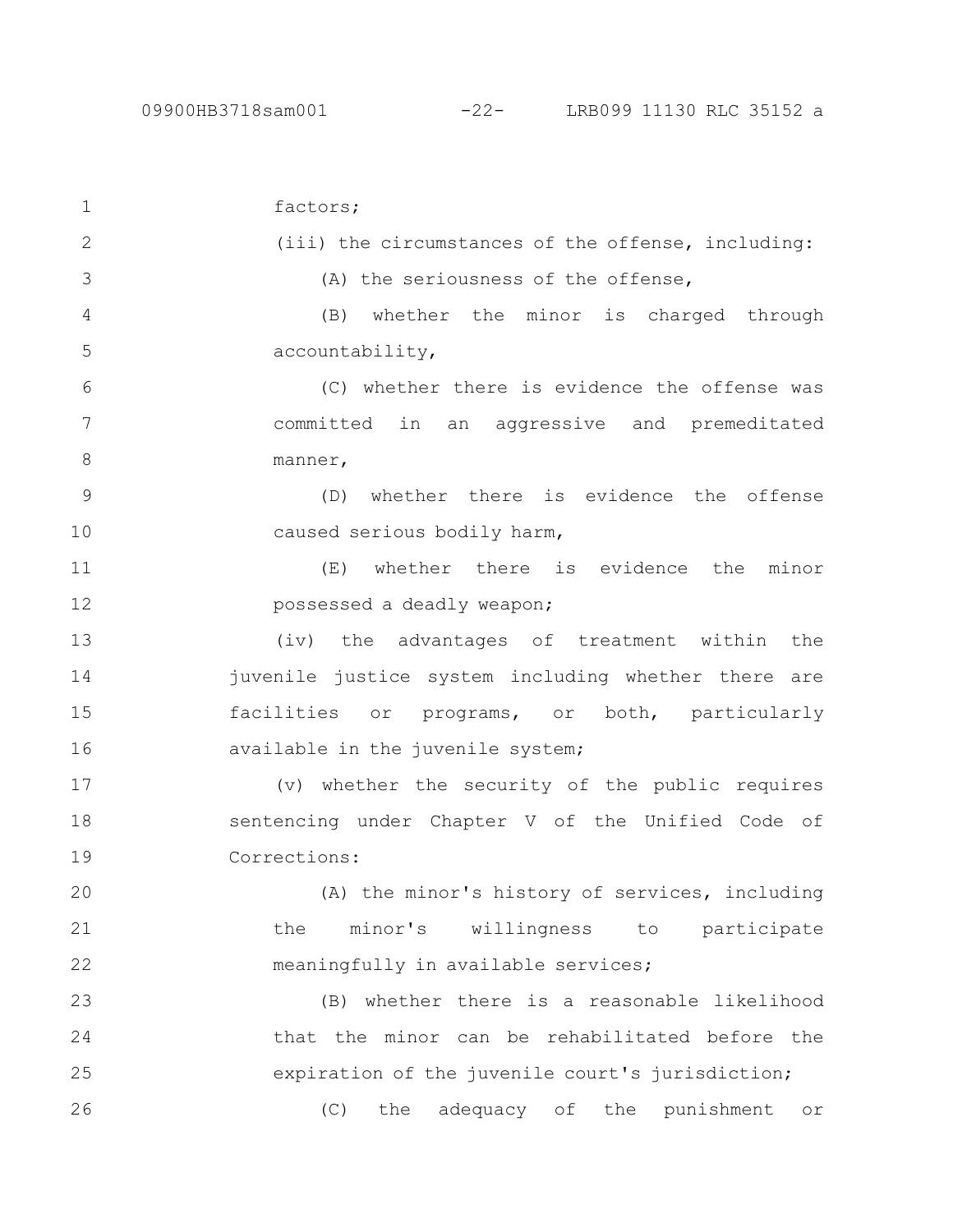services. In considering these factors, the court shall give greater weight to the seriousness of the alleged offense and the minor's prior record of delinquency than to the other factors listed in this subsection. purposes of clauses (2)(a)(vi) and "School" means a public or private elementary or secondary school, community college, college, or university. "School related activity" means any sporting, or other activity for which students' attendance rticipation is sponsored, organized, or funded part by a school or school district. (3) Discretionary transfer. (a) If a petition alleges commission by a minor 13 years of age or over of an act that constitutes a crime under the laws of this State and, on motion of the State's Attorney to permit prosecution of the minor under the criminal laws, a Juvenile Judge assigned by the Chief Judge of the Circuit to hear and determine those motions, after hearing but before commencement of the trial, finds that there is probable cause to believe that the allegations in the motion are true and that it is not in the best interests of the public to proceed under this Act, the court may enter an order permitting prosecution under the criminal laws. 1 2 3 4 5 6 7 8 9 10 11 12 13 14 15 16 17 18 19 20 21 22 23 24 25

26

(b) In making its determination on the motion to permit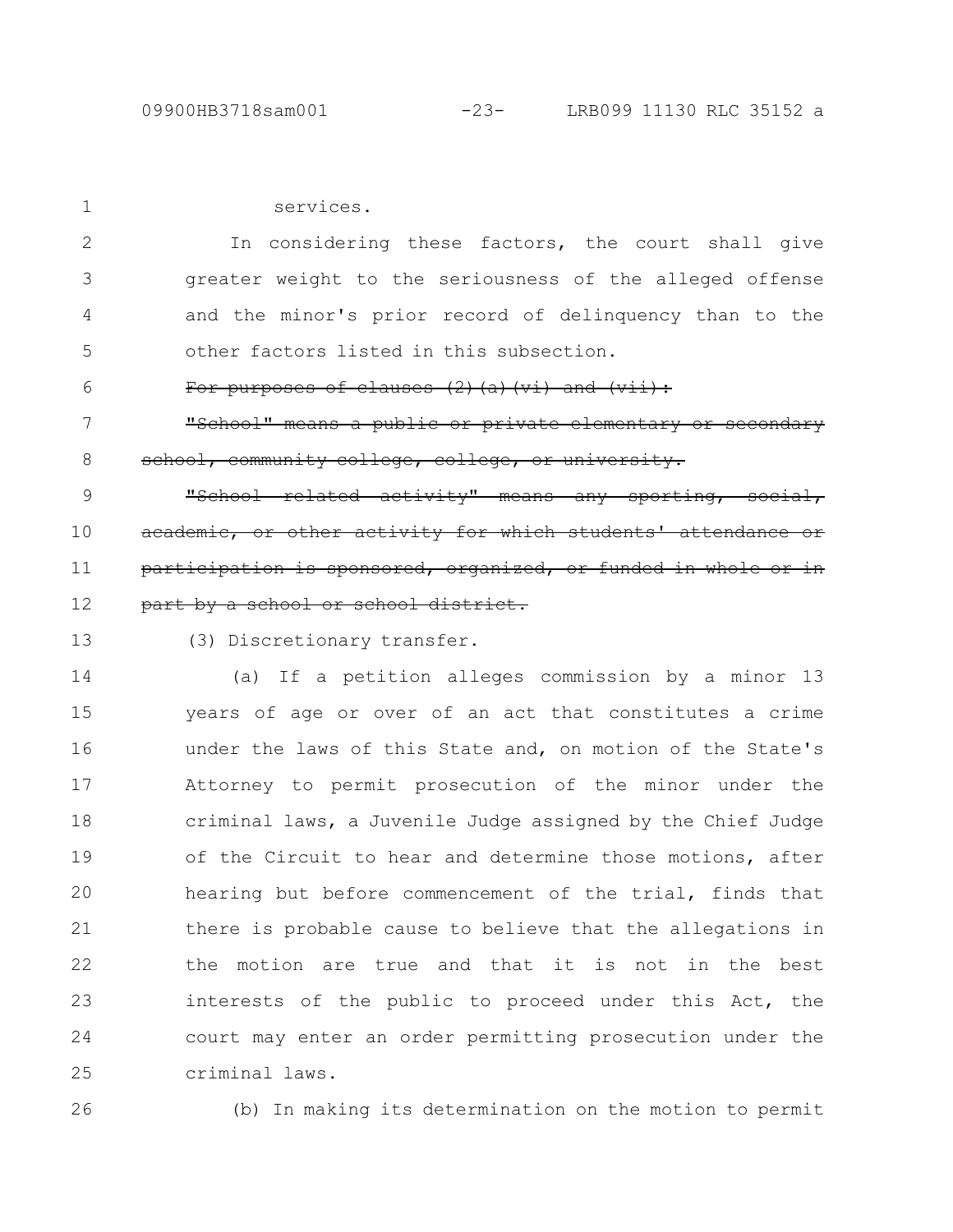prosecution under the criminal laws, the court shall consider among other matters: (i) the age of the minor; (ii) the history of the minor, including: (A) any previous delinquent or criminal history of the minor, (B) any previous abuse or neglect history of the minor, and (C) any mental health, physical, or educational history of the minor or combination of these factors; (iii) the circumstances of the offense, including: (A) the seriousness of the offense, (B) whether the minor is charged through accountability, (C) whether there is evidence the offense was committed in an aggressive and premeditated manner, (D) whether there is evidence the offense caused serious bodily harm, (E) whether there is evidence the minor possessed a deadly weapon; (iv) the advantages of treatment within the juvenile justice system including whether there are facilities or programs, or both, particularly available in the juvenile system; 1 2 3 4 5 6 7 8 9 10 11 12 13 14 15 16 17 18 19 20 21 22 23 24 25 26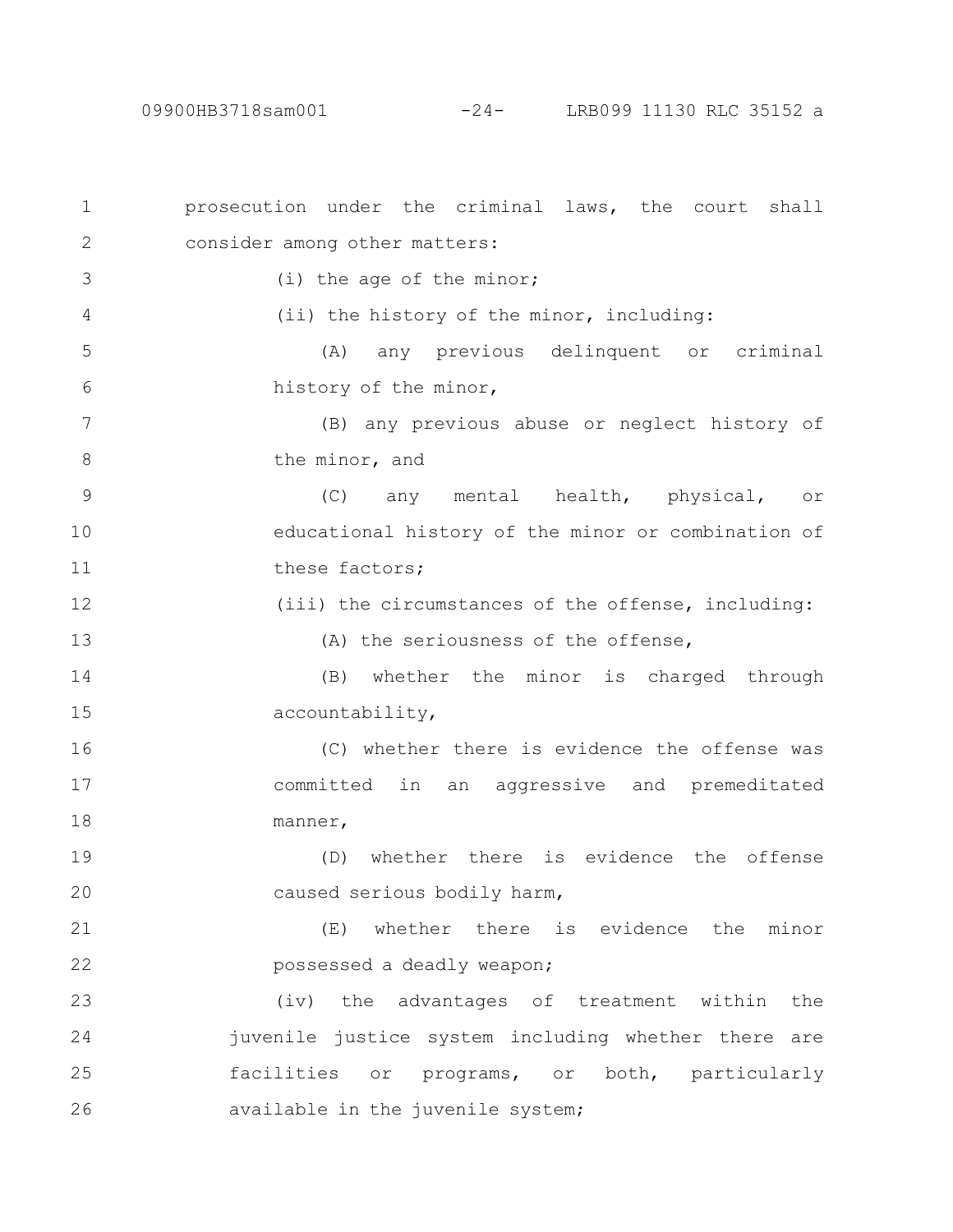(v) whether the security of the public requires sentencing under Chapter V of the Unified Code of Corrections: 1 2 3

(A) the minor's history of services, including the minor's willingness to participate meaningfully in available services; 4 5 6

(B) whether there is a reasonable likelihood that the minor can be rehabilitated before the expiration of the juvenile court's jurisdiction; 7 8 9

(C) the adequacy of the punishment or services. 10 11

In considering these factors, the court shall give greater weight to the seriousness of the alleged offense, and the minor's prior record of delinquency than to the other factors listed in this subsection. 12 13 14 15

(4) The rules of evidence for this hearing shall be the same as under Section 5-705 of this Act. A minor must be represented in court by counsel before the hearing may be commenced. 16 17 18 19

(5) If criminal proceedings are instituted, the petition for adjudication of wardship shall be dismissed insofar as the act or acts involved in the criminal proceedings. Taking of evidence in a trial on petition for adjudication of wardship is a bar to criminal proceedings based upon the conduct alleged in the petition. 20 21 22 23 24 25

(6) When criminal prosecution is permitted under this 26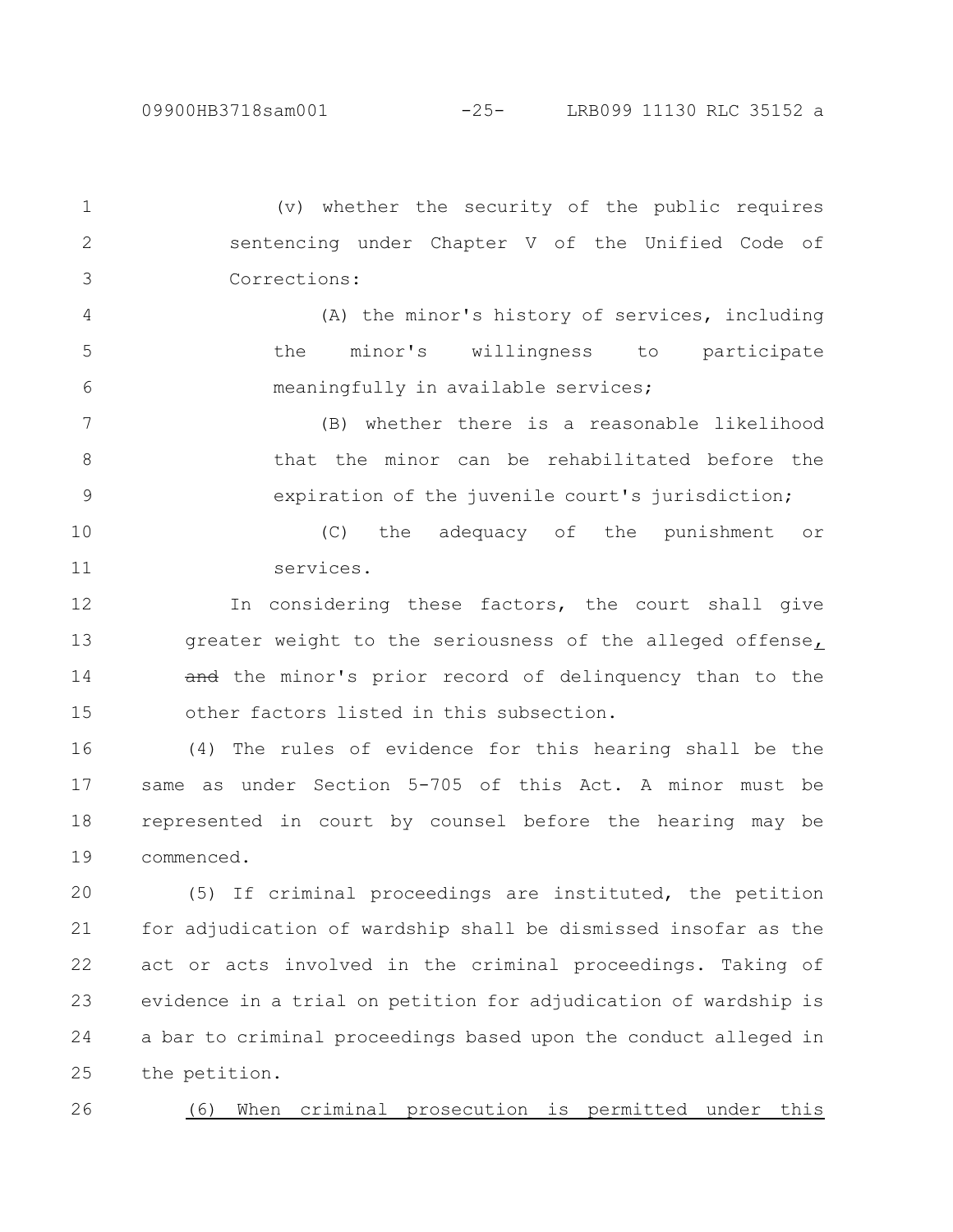| $\mathbf 1$   | Section and a finding of guilt is entered, the criminal court         |
|---------------|-----------------------------------------------------------------------|
| 2             | shall sentence the minor under Section 5-4.5-105 of the Unified       |
| 3             | Code of Corrections.                                                  |
| 4             | The changes made to this Section by this amendatory Act<br>(7)        |
| 5             | the 99th General Assembly apply to a minor who has been<br>оf         |
| 6             | taken into custody on or after the effective date of this             |
| 7             | amendatory Act of the 99th General Assembly.                          |
| 8             | (Source: P.A. 97-1150, eff. 1-25-13.)                                 |
|               |                                                                       |
| $\mathcal{G}$ | $(705$ ILCS $405/5-810)$                                              |
| 10            | Sec. 5-810. Extended jurisdiction juvenile prosecutions.              |
| 11            | (1) (a) If the State's Attorney files a petition, at any              |
| 12            | time prior to commencement of the minor's trial, to designate         |
| 13            | extended<br>jurisdiction<br>juvenile<br>the<br>proceeding<br>as<br>an |
| 14            | prosecution and the petition alleges the commission by a minor        |
| 15            | 13 years of age or older of any offense which would be a felony       |
| 16            | if committed by an adult, and, if the juvenile judge assigned         |
| 17            | to hear and determine petitions to designate the proceeding as        |
| 18            | an extended jurisdiction juvenile prosecution determines that         |
| 19            | there is probable cause to believe that the allegations in the        |
| 20            | petition and motion are true, there is a rebuttable presumption       |
| 21            | that the proceeding shall be designated as<br>extended<br>an          |
| 22            | jurisdiction juvenile proceeding.                                     |
| つつ            | $indao$ $chall$ $ontor$ $no$                                          |

(b) The judge shall enter an order designating the proceeding as an extended jurisdiction juvenile proceeding 24 unless the judge makes a finding based on clear and convincing 25 23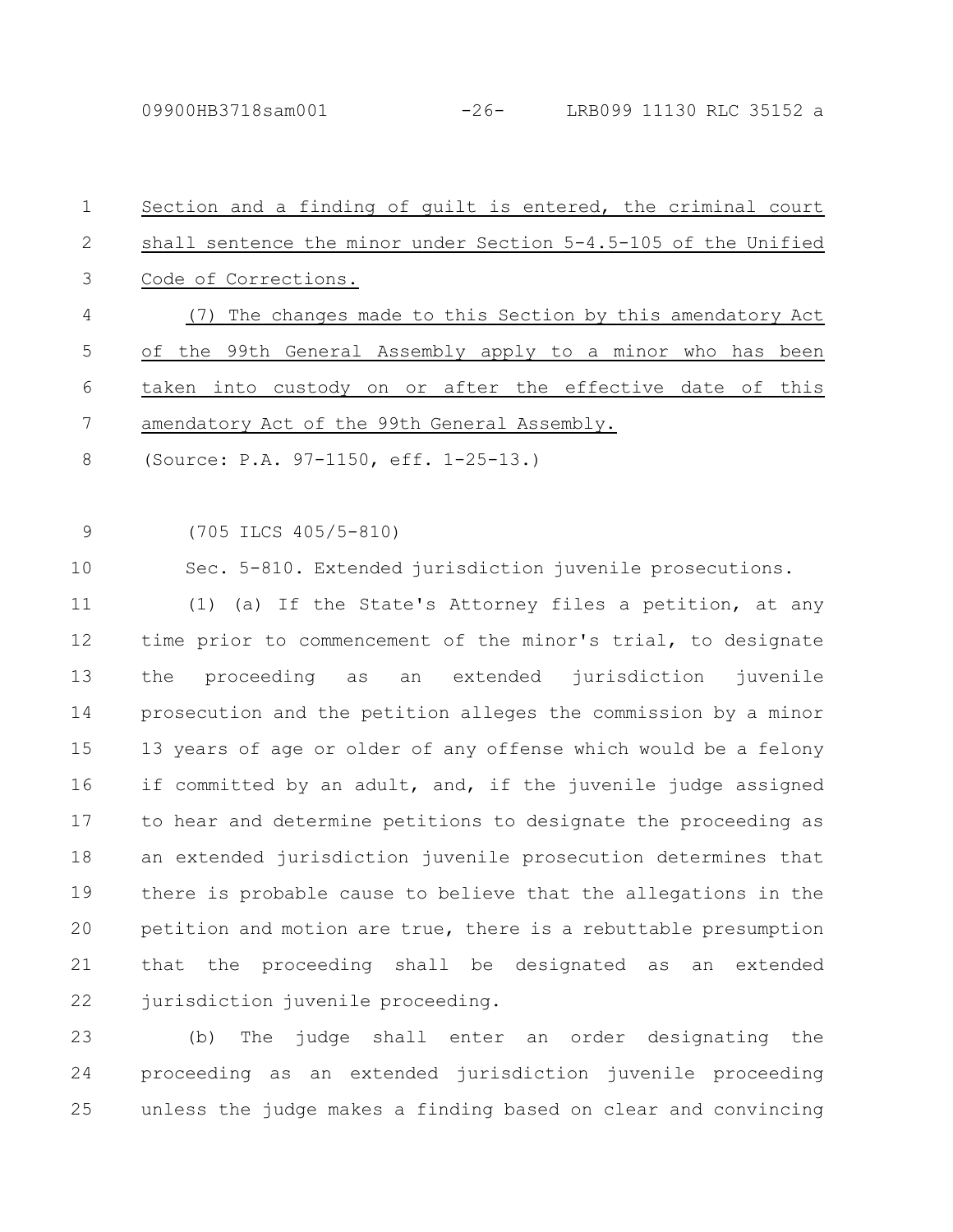09900HB3718sam001 -27- LRB099 11130 RLC 35152 a

evidence that sentencing under the Chapter V of the Unified Code of Corrections would not be appropriate for the minor based on an evaluation of the following factors: (i) the age of the minor; (ii) the history of the minor, including: (A) any previous delinquent or criminal history of the minor, (B) any previous abuse or neglect history of the minor, and (C) any mental health, physical and/or educational history of the minor; (iii) the circumstances of the offense, including: (A) the seriousness of the offense, (B) whether the minor is charged through accountability, (C) whether there is evidence the offense was committed in an aggressive and premeditated manner, (D) whether there is evidence the offense caused serious bodily harm, (E) whether there is evidence the minor possessed a deadly weapon; (iv) the advantages of treatment within the juvenile justice system including whether there are facilities or programs, or both, particularly available in the juvenile system; (v) whether the security of the public requires 1 2 3 4 5 6 7 8 9 10 11 12 13 14 15 16 17 18 19 20 21 22 23 24 25 26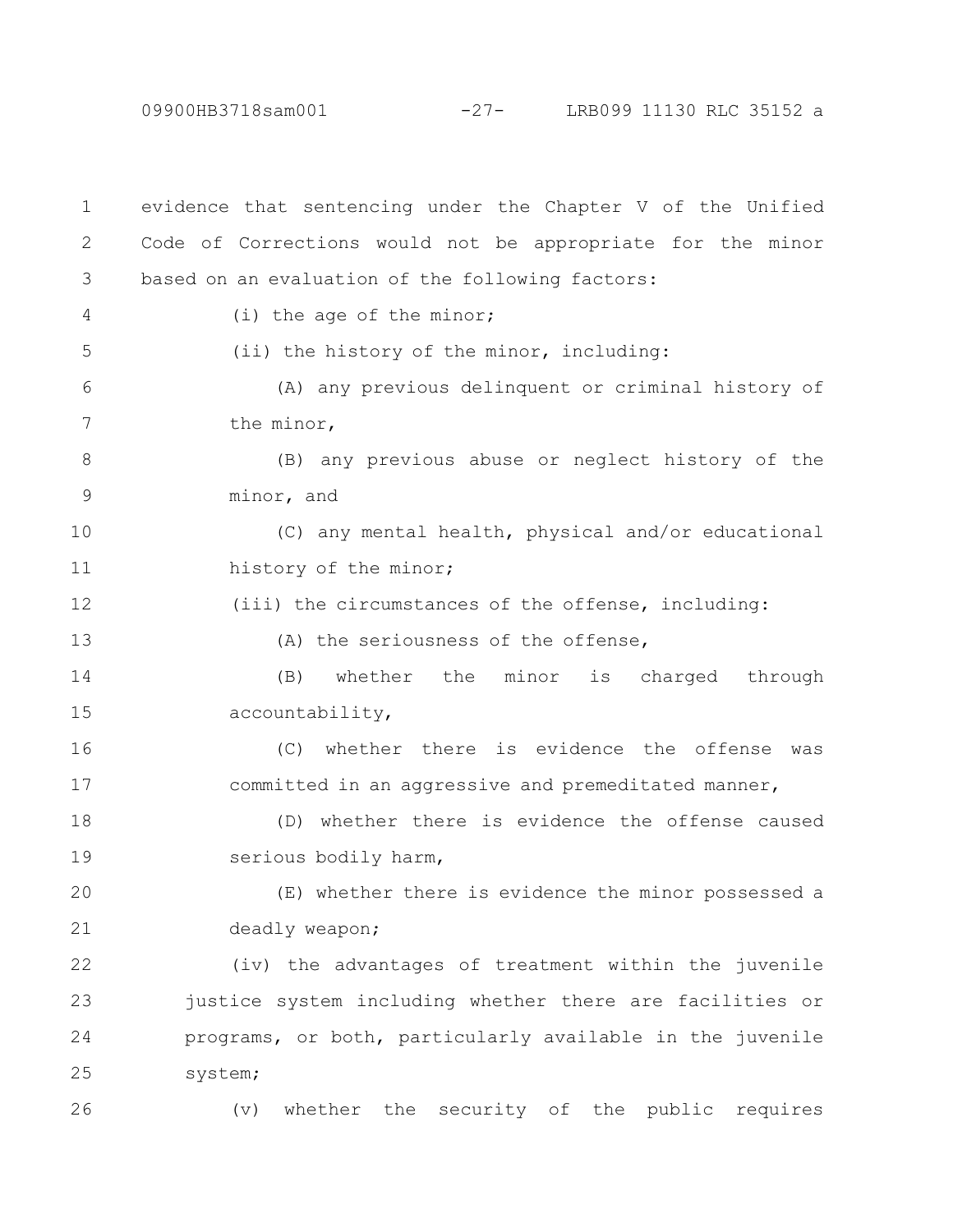9

sentencing under Chapter V of the Unified Code of Corrections: 1 2

(A) the minor's history of services, including the minor's willingness to participate meaningfully in available services; 3 4 5

(B) whether there is a reasonable likelihood that the minor can be rehabilitated before the expiration of the juvenile court's jurisdiction; 6 7 8

(C) the adequacy of the punishment or services.

In considering these factors, the court shall give greater weight to the seriousness of the alleged offense, and the minor's prior record of delinquency than to other factors listed in this subsection. 10 11 12 13

(2) Procedures for extended jurisdiction juvenile prosecutions. The State's Attorney may file a written motion for a proceeding to be designated as an extended juvenile jurisdiction prior to commencement of trial. Notice of the motion shall be in compliance with Section 5-530. When the State's Attorney files a written motion that a proceeding be designated an extended jurisdiction juvenile prosecution, the court shall commence a hearing within 30 days of the filing of the motion for designation, unless good cause is shown by the prosecution or the minor as to why the hearing could not be held within this time period. If the court finds good cause has been demonstrated, then the hearing shall be held within 60 days of the filing of the motion. The hearings shall be open to 14 15 16 17 18 19 20 21 22 23 24 25 26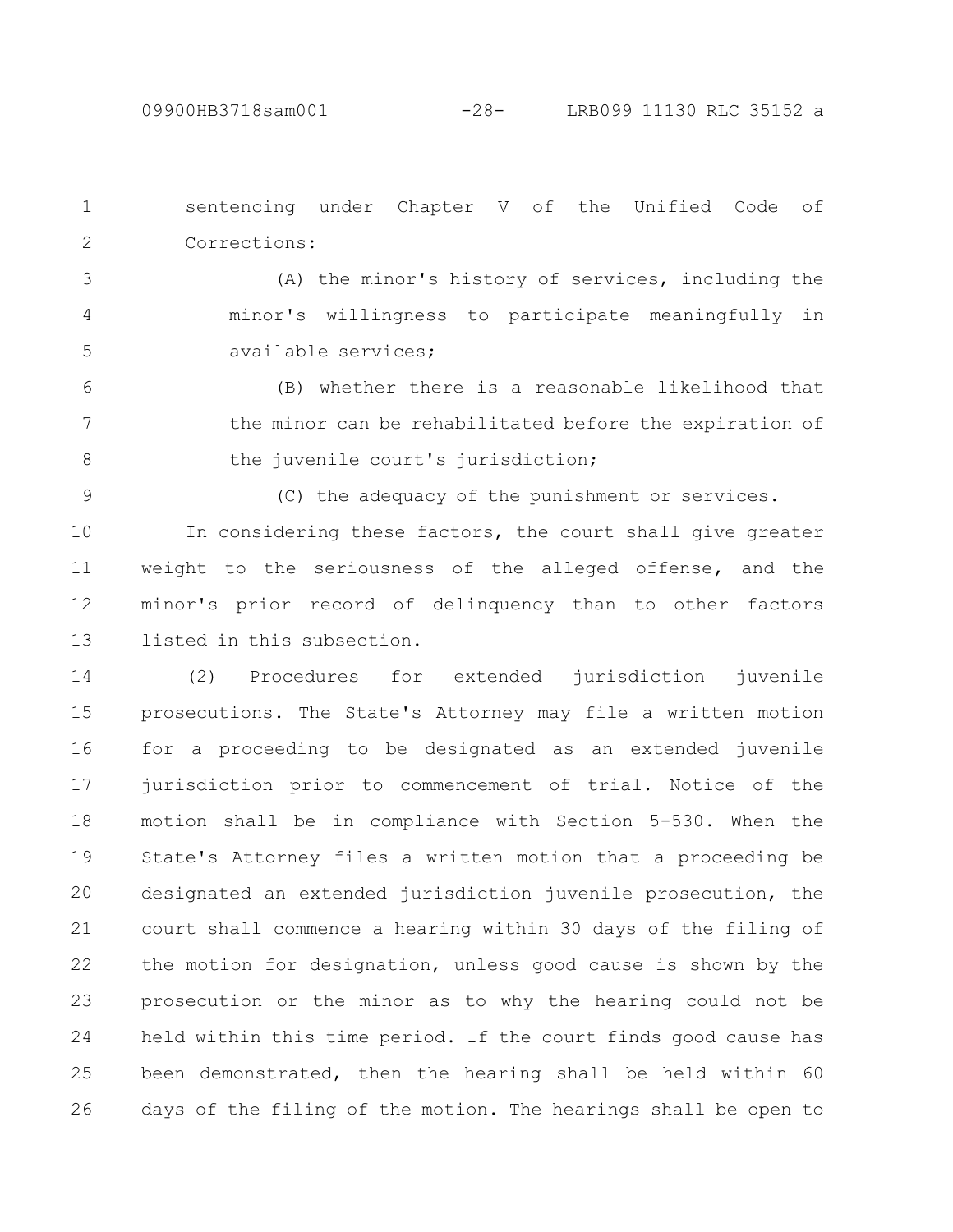09900HB3718sam001 -29- LRB099 11130 RLC 35152 a

the public unless the judge finds that the hearing should be closed for the protection of any party, victim or witness. If the Juvenile Judge assigned to hear and determine a motion to designate an extended jurisdiction juvenile prosecution determines that there is probable cause to believe that the allegations in the petition and motion are true the court shall grant the motion for designation. Information used by the court in its findings or stated in or offered in connection with this Section may be by way of proffer based on reliable information offered by the State or the minor. All evidence shall be admissible if it is relevant and reliable regardless of whether it would be admissible under the rules of evidence. 1 2 3 4 5 6 7 8 9 10 11 12

(3) Trial. A minor who is subject of an extended jurisdiction juvenile prosecution has the right to trial by jury. Any trial under this Section shall be open to the public. 13 14 15

(4) Sentencing. If an extended jurisdiction juvenile prosecution under subsection (1) results in a guilty plea, a verdict of guilty, or a finding of guilt, the court shall impose the following: 16 17 18 19

(i) one or more juvenile sentences under Section 5-710; and 20 21

(ii) an adult criminal sentence in accordance with the provisions of Section 5-4.5-105 of the Unified Code of Corrections Chapter V of the Unified Code of Corrections, the execution of which shall be stayed on the condition that the offender not violate the provisions of the 22 23 24 25 26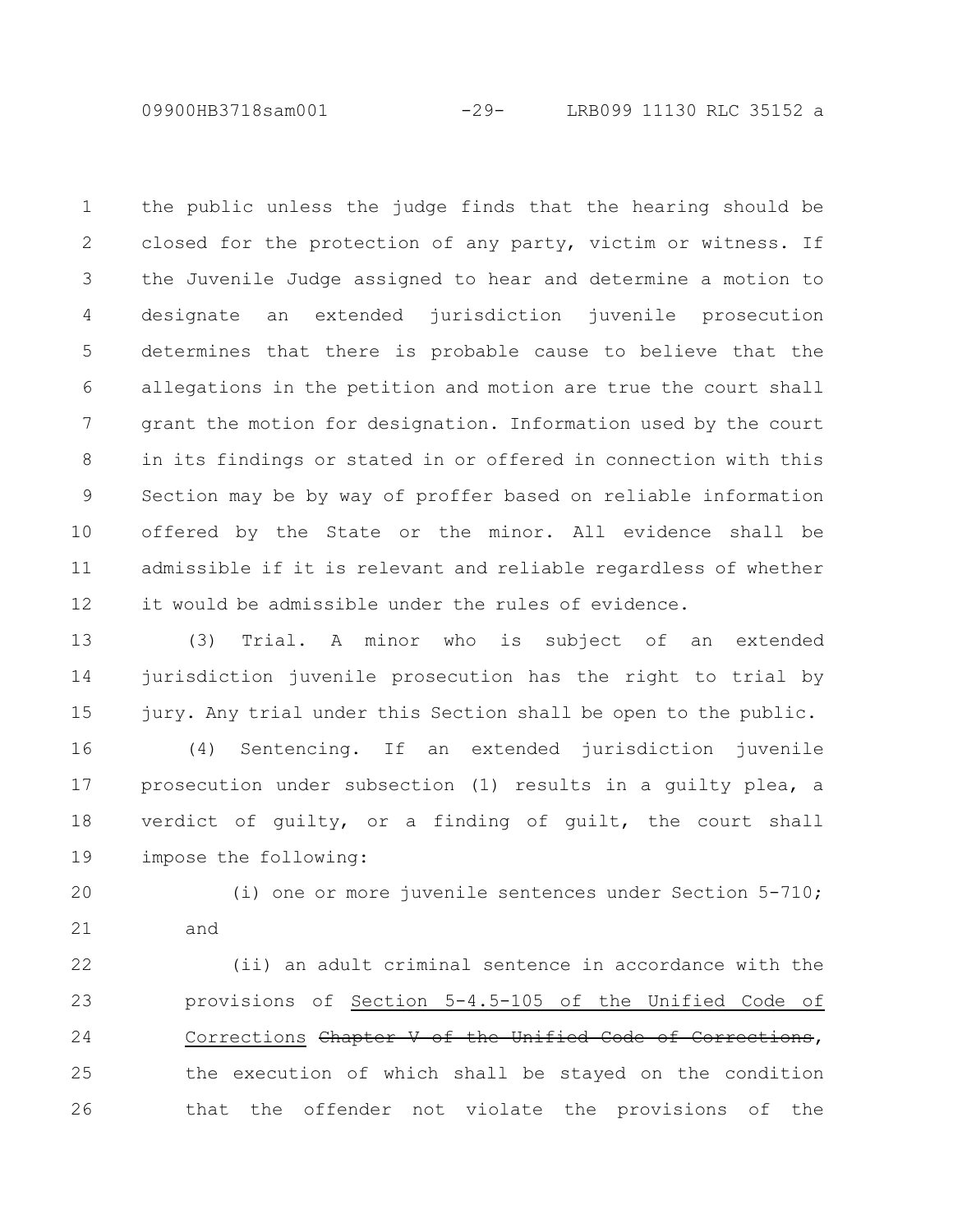juvenile sentence. 1

Any sentencing hearing under this Section shall be open to the public. 2 3

(5) If, after an extended jurisdiction juvenile prosecution trial, a minor is convicted of a lesser-included offense or of an offense that the State's Attorney did not designate as an extended jurisdiction juvenile prosecution, the State's Attorney may file a written motion, within 10 days of the finding of guilt, that the minor be sentenced as an extended jurisdiction juvenile prosecution offender. The court shall rule on this motion using the factors found in paragraph (1)(b) of Section 5-805. If the court denies the State's Attorney's motion for sentencing under the extended jurisdiction juvenile prosecution provision, the court shall proceed to sentence the minor under Section 5-710. 4 5 6 7 8 9 10 11 12 13 14 15

(6) When it appears that a minor convicted in an extended jurisdiction juvenile prosecution under subsection (1) has violated the conditions of his or her sentence, or is alleged to have committed a new offense upon the filing of a petition to revoke the stay, the court may, without notice, issue a warrant for the arrest of the minor. After a hearing, if the court finds by a preponderance of the evidence that the minor committed a new offense, the court shall order execution of the previously imposed adult criminal sentence. After a hearing, if the court finds by a preponderance of the evidence that the minor committed a violation of his or her sentence other than 16 17 18 19 20 21 22 23 24 25 26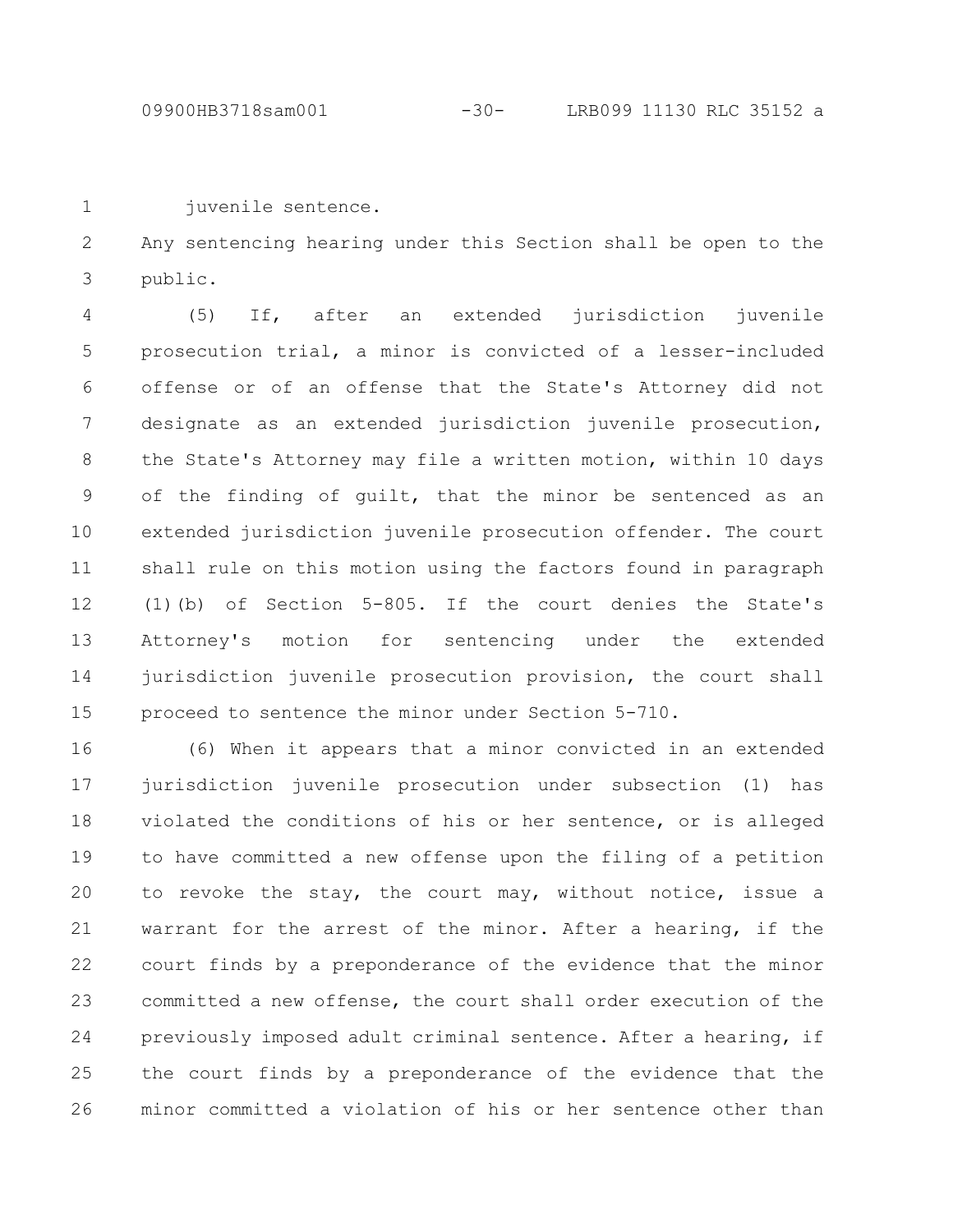09900HB3718sam001 -31- LRB099 11130 RLC 35152 a

by a new offense, the court may order execution of the previously imposed adult criminal sentence or may continue him or her on the existing juvenile sentence with or without modifying or enlarging the conditions. Upon revocation of the stay of the adult criminal sentence and imposition of that sentence, the minor's extended jurisdiction juvenile status shall be terminated. The on-going jurisdiction over the minor's case shall be assumed by the adult criminal court and juvenile court jurisdiction shall be terminated and a report of the imposition of the adult sentence shall be sent to the Department of State Police. 1 2 3 4 5 6 7 8 9 10 11

(7) Upon successful completion of the juvenile sentence the court shall vacate the adult criminal sentence. 12 13

(8) Nothing in this Section precludes the State from filing a motion for transfer under Section 5-805. 14 15

(Source: P.A. 94-574, eff. 8-12-05; 95-331, eff. 8-21-07.) 16

(705 ILCS 405/5-822 new) Sec. 5-822. Data collection. On the effective date of this amendatory Act of the 99th General Assembly: (1) The Clerk of the Circuit Court of every county in this State, shall track the filing, processing, and disposition of all cases: (a) initiated in criminal court under Section 5-130 of this Act; (b) in which a motion to transfer was filed by the 17 18 19 20 21 22 23 24 25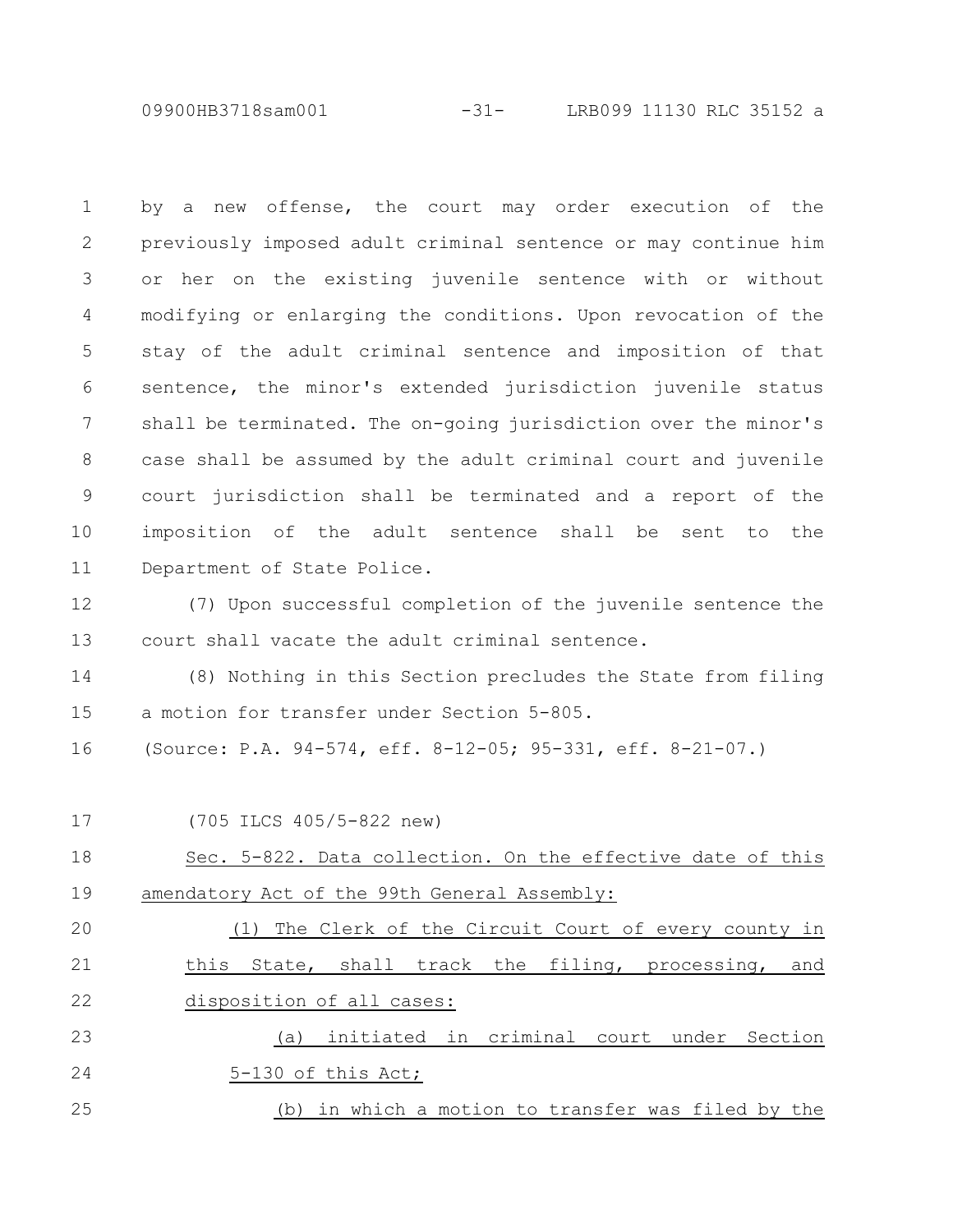| $\mathbf 1$   | State under Section 5-805 of this Act;                       |
|---------------|--------------------------------------------------------------|
| $\mathbf{2}$  | (c) in which a motion for extended jurisdiction was          |
| 3             | filed by the State under Section 5-810 of this Act;          |
| 4             | (d) in which a designation is sought of a Habitual           |
| 5             | Juvenile Offender under Section 5-815 of this Act; and       |
| 6             | (e) in which a designation is sought of a Violent            |
| 7             | Juvenile Offender under Section 5-820 of this Act.           |
| 8             | (2) For each category of case listed in subsection (1),      |
| $\mathcal{G}$ | the clerk shall collect the following:                       |
| 10            | age of the defendant and of the victim or<br>(a)             |
| 11            | victims at the time of offense;                              |
| 12            | race and ethnicity of the defendant and the<br>(b)           |
| 13            | victim or victims;                                           |
| 14            | gender of the defendant and the victim or<br>(C)             |
| 15            | victims;                                                     |
| 16            | (d) the offense or offenses charged;                         |
| 17            | date filed and the date of final disposition;<br>(e)         |
| 18            | the final disposition;<br>(f)                                |
| 19            | for those cases resulting in a finding or plea<br>$(\sigma)$ |
| 20            | of quilty:                                                   |
| 21            | charge or charges for which they are<br>(i)                  |
| 22            | convicted                                                    |
| 23            | $(i$ i)<br>sentence for each charge;                         |
| 24            | for cases under paragraph (c) of subsection<br>(h)           |
| 25            | (1), the clerk shall report if the adult sentence is         |
| 26            | applied due to non-compliance with<br>the juvenile           |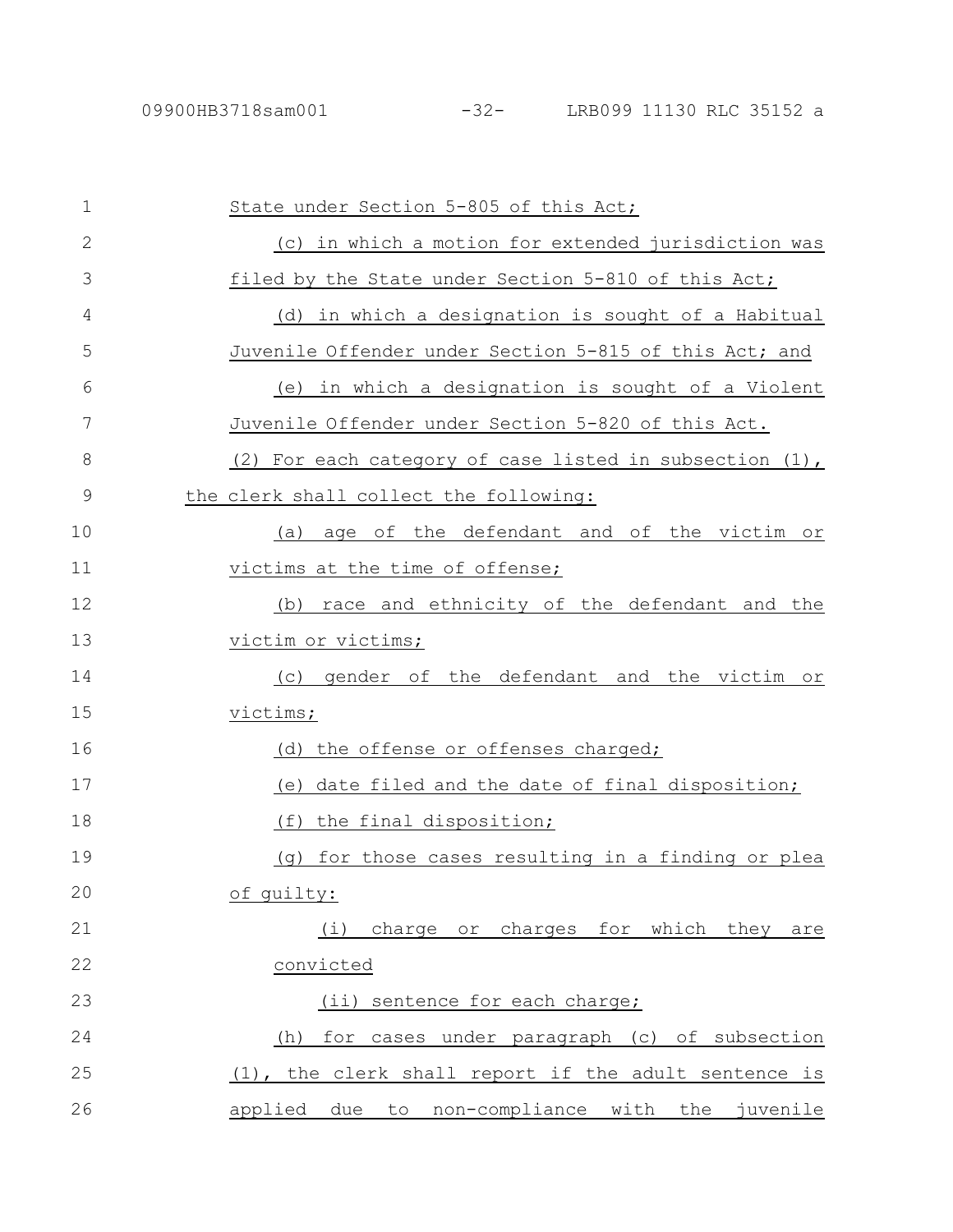| $\mathbf 1$   | sentence.                                                   |
|---------------|-------------------------------------------------------------|
| $\mathbf{2}$  | (3) On January 15 and June 15 of each year beginning 6      |
| 3             | months after the effective date of this amendatory Act of   |
| 4             | the 99th General Assembly, the Clerk of each county shall   |
| 5             | submit a report outlining all of the information from       |
| 6             | subsection (2) to the General Assembly and the county board |
| 7             | of the clerk's respective county.                           |
| 8             | (4) No later than 2 months after the effective date of      |
| $\mathcal{G}$ | this amendatory Act of the 99th General Assembly, the       |
| 10            | standards, confidentiality protocols, format, and data      |
| 11            | depository for the semi-annual reports described in this    |
| 12            | Section shall be identified by the State Advisory Group on  |
| 13            | Juvenile<br>Justice<br>and Delinquency Prevention<br>and    |
| 14            | distributed to the General Assembly, county boards, and     |
| 15            | county clerks' offices.                                     |
|               |                                                             |
| 16            | (705 ILCS 405/5-821 rep.)                                   |
| 17            | Section 10. The Juvenile Court Act of 1987 is amended by    |
| 18            | repealing Section 5-821.                                    |
|               |                                                             |
| 19            | Section 15. The Unified Code of Corrections is amended by   |
| 20            | adding Section 5-4.5-105 as follows:                        |
|               |                                                             |
| 21            | (730 ILCS 5/5-4.5-105 new)                                  |
| 22            | Sec. 5-4.5-105. SENTENCING OF INDIVIDUALS UNDER THE AGE OF  |
| 23            | 18 AT THE TIME OF THE COMMISSION OF AN OFFENSE.             |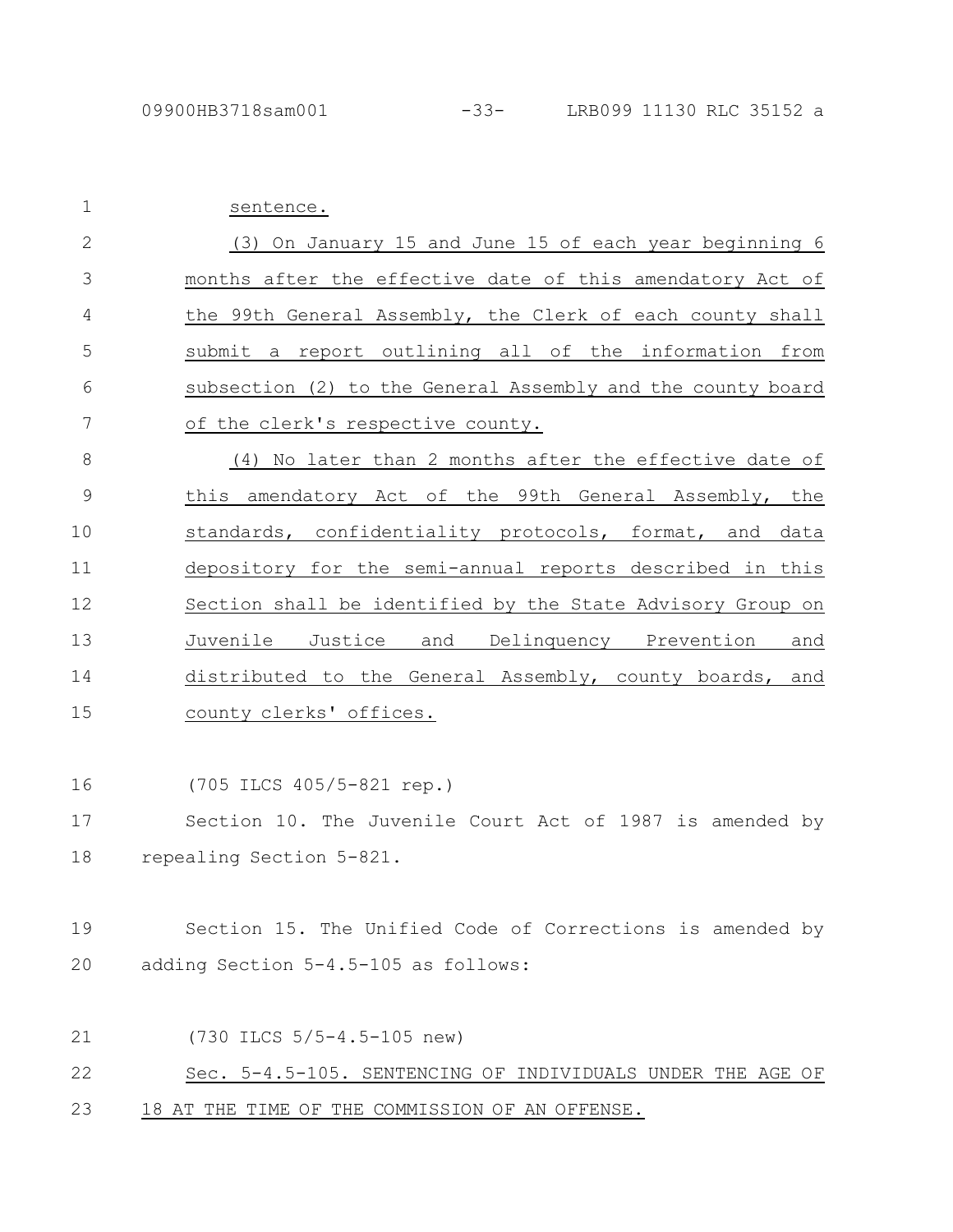09900HB3718sam001 -34- LRB099 11130 RLC 35152 a

| $\mathbf 1$    | (a) On or after the effective date of this amendatory Act         |
|----------------|-------------------------------------------------------------------|
| $\mathbf{2}$   | of the 99th General Assembly, when a person commits an offense    |
| 3              | and the person is under 18 years of age at the time of the        |
| $\overline{4}$ | commission of the offense, the court, at the sentencing hearing   |
| 5              | conducted under Section 5-4-1, shall consider the following       |
| 6              | additional factors in mitigation in determining the               |
| 7              | appropriate sentence:                                             |
| $8\,$          | (1) the person's age, impetuosity, and level of                   |
| $\mathcal{G}$  | maturity at the time of the offense, including the ability        |
| 10             | to consider risks and consequences of behavior, and the           |
| 11             | presence of cognitive or developmental disability, or             |
| 12             | both, if any;                                                     |
| 13             | (2) whether the person was subjected to outside                   |
| 14             | pressure, including peer pressure, familial pressure, or          |
| 15             | negative influences;                                              |
| 16             | (3) the person's family, home environment, educational            |
| 17             | and social background, including any history of parental          |
| 18             | neglect, physical abuse, or other childhood trauma;               |
| 19             | person's potential for rehabilitation or<br>(4)<br>the            |
| 20             | evidence of rehabilitation, or both;                              |
| 21             | (5) the circumstances of the offense;                             |
| 22             | the person's degree of participation and specific<br>(6)          |
| 23             | role in the offense, including the level of planning by the       |
| 24             | defendant before the offense;                                     |
| 25             | (7)<br>whether<br>the<br>to meaningfully<br>able<br>person<br>was |
| 26             | participate in his or her defense;                                |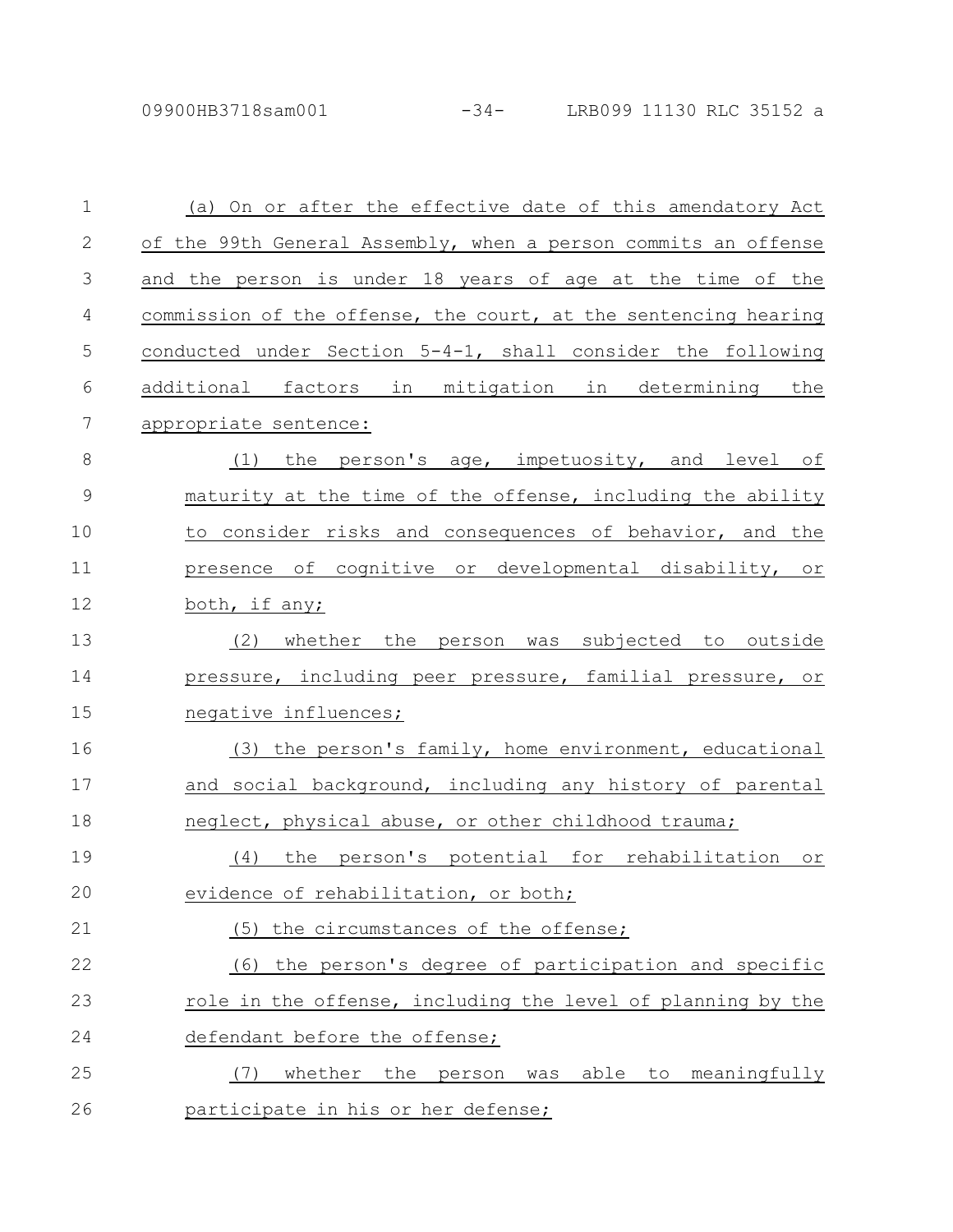| $\mathbf 1$   | the person's prior juvenile or criminal history;<br>(8)                         |
|---------------|---------------------------------------------------------------------------------|
| $\mathbf{2}$  | and                                                                             |
| 3             | (9) any other information the court finds relevant and                          |
| 4             | reliable, including an expression of remorse, if                                |
| 5             | appropriate. However, if the person, on advice of counsel                       |
| 6             | chooses not to make a statement, the court shall not                            |
| 7             | consider a lack of an expression of remorse as<br>an                            |
| $8\,$         | aggravating factor.                                                             |
| $\mathcal{G}$ | (b) Except as provided in subsection (c), the court may                         |
| 10            | sentence the defendant to any disposition authorized for the                    |
| 11            | class of the offense of which he or she was found guilty as                     |
| 12            | described in Article 4.5 of this Code, and may, in its                          |
| 13            | discretion, decline to impose any otherwise applicable                          |
| 14            | sentencing enhancement based upon firearm possession,                           |
| 15            | possession with personal discharge, or possession with                          |
| 16            | personal discharge that proximately causes great bodily harm,                   |
| 17            | permanent disability, permanent disfigurement or death to                       |
| 18            | another person.                                                                 |
| 19            | Notwithstanding any other provision of law, if the<br>(C)                       |
| 20            | defendant<br>convicted<br>оf<br>first<br>degree<br>murder<br>and<br>would<br>is |
| 21            | otherwise be subject to sentencing under clause (iii), (iv),                    |
| 22            | (v), or (vii) of subsection (c) of Section $5-8-1$ of this Code                 |
| 23            | based on the category of persons identified therein, the court                  |
| 24            | impose a sentence of not less<br>than 40 years of<br>shall                      |
| 25            | imprisonment. In addition, the court may, in its discretion,                    |
| 26            | decline to impose the sentencing enhancements based upon the                    |